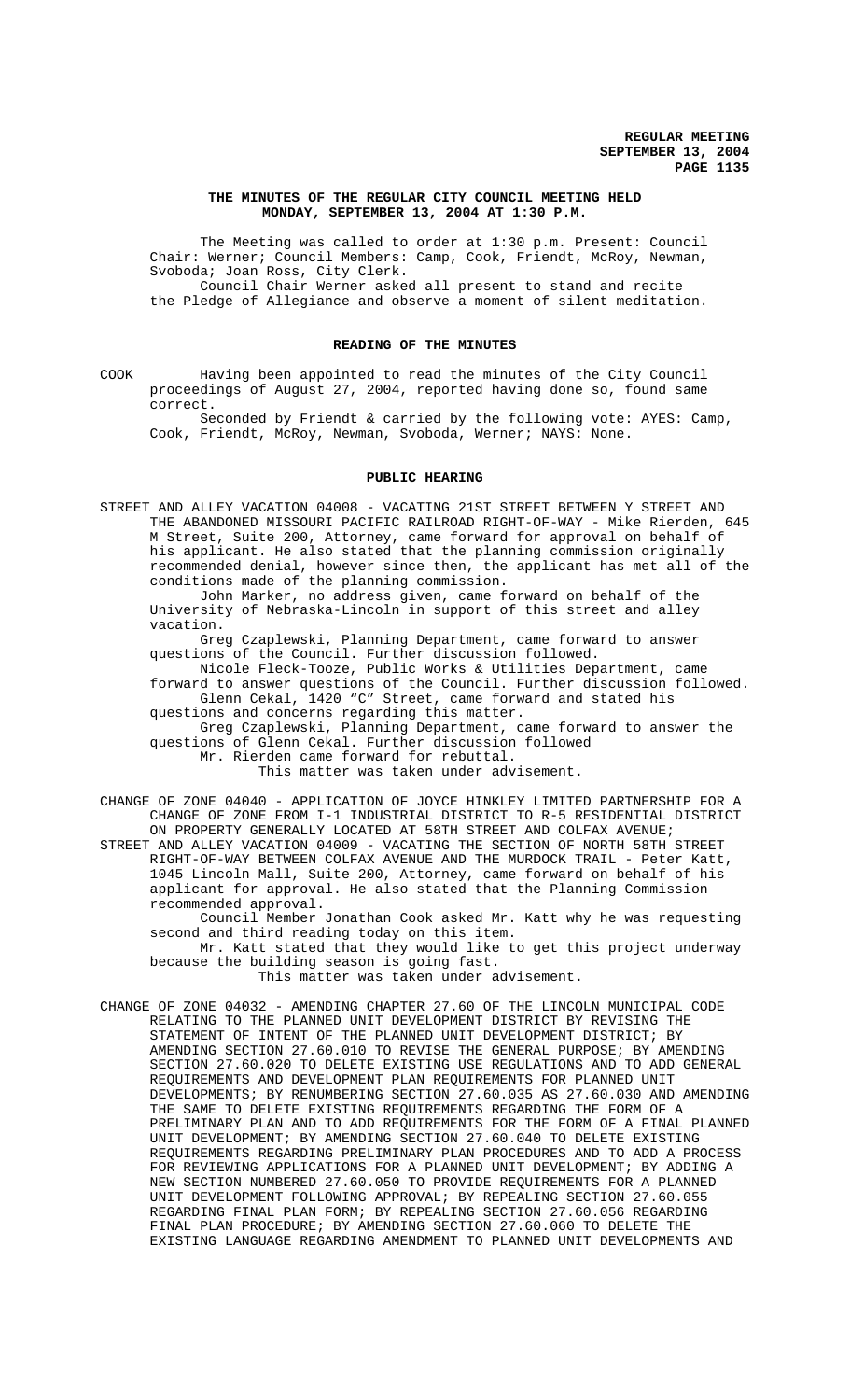TO ADD NEW REQUIREMENTS; BY REPEALING SECTION 27.60.070 REGARDING ABANDONMENT OR FAILURE TO PROCEED WITH DEVELOPMENT OF A PLANNED UNIT DEVELOPMENT; AND ADDING A NEW SECTION NUMBERED 27.60.080 TO PROVIDE PROVISIONS REGARDING PREVIOUSLY APPROVED PLANNED UNIT DEVELOPMENTS - Marvin Krout, Planning Department Director, came forward for approval. He also stated that the Planning Commission has recommended approval. Further discussion followed. Glenn Cekal, 1420 C Street, came forward and stated his concerns on this matter.

This matter was taken under advisement.

CHANGE OF ZONE 04043 - AMENDING TITLE 27 OF THE LINCOLN MUNICIPAL CODE TO ALLOW CHURCHES AS A PERMITTED CONDITIONAL USE IN THE I-1, I-2 AND THE I-3 ZONING DISTRICTS BY AMENDING SECTION 27.47.020 TO DELETE CHURCHES FROM THE GENERAL USE REGULATIONS OF THE I-1 INDUSTRIAL DISTRICT; AMENDING SECTION 27.47.035 TO ADD CHURCHES AS A PERMITTED CONDITIONAL USE IN THE I-1 INDUSTRIAL DISTRICT AND SPECIFYING CONDITIONS THEREFOR; AMENDING SECTION 27.47.040 TO PROVIDE THAT EARLY CHILDHOOD CARE FACILITIES AND SCHOOLS ARE NOT A PERMITTED ACCESSORY USE TO A CHURCH IN THE I-1 INDUSTRIAL DISTRICT; AMENDING SECTION 27.49.020 TO DELETE CHURCHES FROM THE GENERAL USE REGULATIONS OF THE I-2 INDUSTRIAL PARK DISTRICT; AMENDING SECTION 27.49.030 TO ADD CHURCHES AS A PERMITTED CONDITIONAL USE IN THE I-2 INDUSTRIAL PARK DISTRICT AND SPECIFYING CONDITIONS THEREFOR; AMENDING SECTION 27.49.050 TO PROVIDE THAT EARLY CHILDHOOD CARE FACILITIES AND SCHOOLS ARE NOT A PERMITTED ACCESSORY USE TO A CHURCH IN THE I-2 INDUSTRIAL PARK DISTRICT; AMENDING SECTION 27.51.040 TO ADD CHURCHES AS A PERMITTED CONDITIONAL USE IN THE I-3 EMPLOYMENT CENTER DISTRICT AND SPECIFYING CONDITIONS THEREFOR; AMENDING SECTION 27.51.060 TO PROVIDE THAT EARLY CHILDHOOD CARE FACILITIES AND SCHOOLS ARE NOT A PERMITTED ACCESSORY USE TO A CHURCH IN THE I-3 EMPLOYMENT CENTER DISTRICT - Ray Hill, Planning Department, came forward for approval.

Chris Schroeder, Health Department, came forward to help answer questions of the Council. Further discussion followed. Tim Butz, with the American Civil Liberties Union of Nebraska (ACLU), came forward and stated his concerns. This matter was taken under advisement.

CHANGE OF ZONE 04047 - APPLICATION OF JEROME HITTNER, MICHAEL MCKEEMAN, AND MANETTE KIDNEY FOR A CHANGE OF ZONE FROM AG AGRICULTURAL DISTRICT AND R-3 RESIDENTIAL DISTRICT TO O-2 SUBURBAN OFFICE DISTRICT ON PROPERTY GENERALLY LOCATED AT 84TH STREET AND OLD CHENEY ROAD - Jack Wolfe, 800 Wells Fargo Center, came forward on behalf of the applicant for approval.

This matter was taken under advisement.

- CHANGE OF ZONE 04048 APPLICATION OF WILDERNESS RIDGE, LLC FOR A CHANGE OF ZONE FROM O-3 OFFICE PARK DISTRICT TO R-3 RESIDENTIAL DISTRICT, ON PROPERTY GENERALLY LOCATED SOUTHWEST OF SOUTH 27TH STREET AND YANKEE HILL ROAD;
- SPECIAL PERMIT 1692C APPLICATION OF WILDERNESS RIDGE, LLC TO AMEND THE WILDERNESS RIDGE COMMUNITY UNIT PLAN TO EXPAND THE WILDERNESS RIDGE GOLF COURSE TO INCLUDE A PARKING LOT ON PROPERTY GENERALLY LOCATED SOUTHWEST OF SOUTH 27TH STREET AND YANKEE HILL ROAD;
- USE PERMIT 126B APPLICATION OF WILDERNESS RIDGE, LLC TO AMEND THE WILDERNESS WOODS OFFICE PARK TO REVISE THE BOUNDARIES BY REMOVING THE AREA OF THE PARKING LOT FROM THE USE PERMIT, WITH A WAIVER TO REDUCE THE REAR YARD SETBACK, ON PROPERTY GENERALLY LOCATED SOUTHWEST OF SOUTH27TH STREET AND YANKEE HILL ROAD - DeNay Kalkowski, 1111 Lincoln Mall, Suite 350, Attorney, came forward on behalf of the applicant for approval. This matter was taken under advisement.
- COMP. PLAN AMENDMENT 04020 AMENDING THE MOBILITY AND TRANSPORTATION ELEMENT OF THE LINCOLN/LANCASTER COUNTY COMPREHENSIVE PLAN, TO UPGRADE EXISTING US HIGHWAY 77/WEST BYPASS FROM AN EXPRESSWAY TO A FREEWAY BEGINNING AT THE PLANNED SOUTH BELTWAY INTERCHANGE JUST SOUTH OF SALTILLO ROAD AND ENDING AT INTERSTATE 80, TO CONSTRUCT NEW INTERCHANGES AT PIONEERS BOULEVARD AND WARLICK BOULEVARD, TO CLOSE ACCESS TO US-77 AT ROKEBY ROAD, YANKEE HILL ROAD AND OLD CHENEY ROAD, AND TO CHANGE THE FUTURE FUNCTIONAL CLASSIFICATION OF US-77 FROM I-80 TO THE SOUTH BELTWAY INTERCHANGE, THE SOUTH BELTWAY AND THE EAST BELTWAY TO FREEWAY STATUS - Syed Ataullah, with the Department of Roads, came forward in support of these items.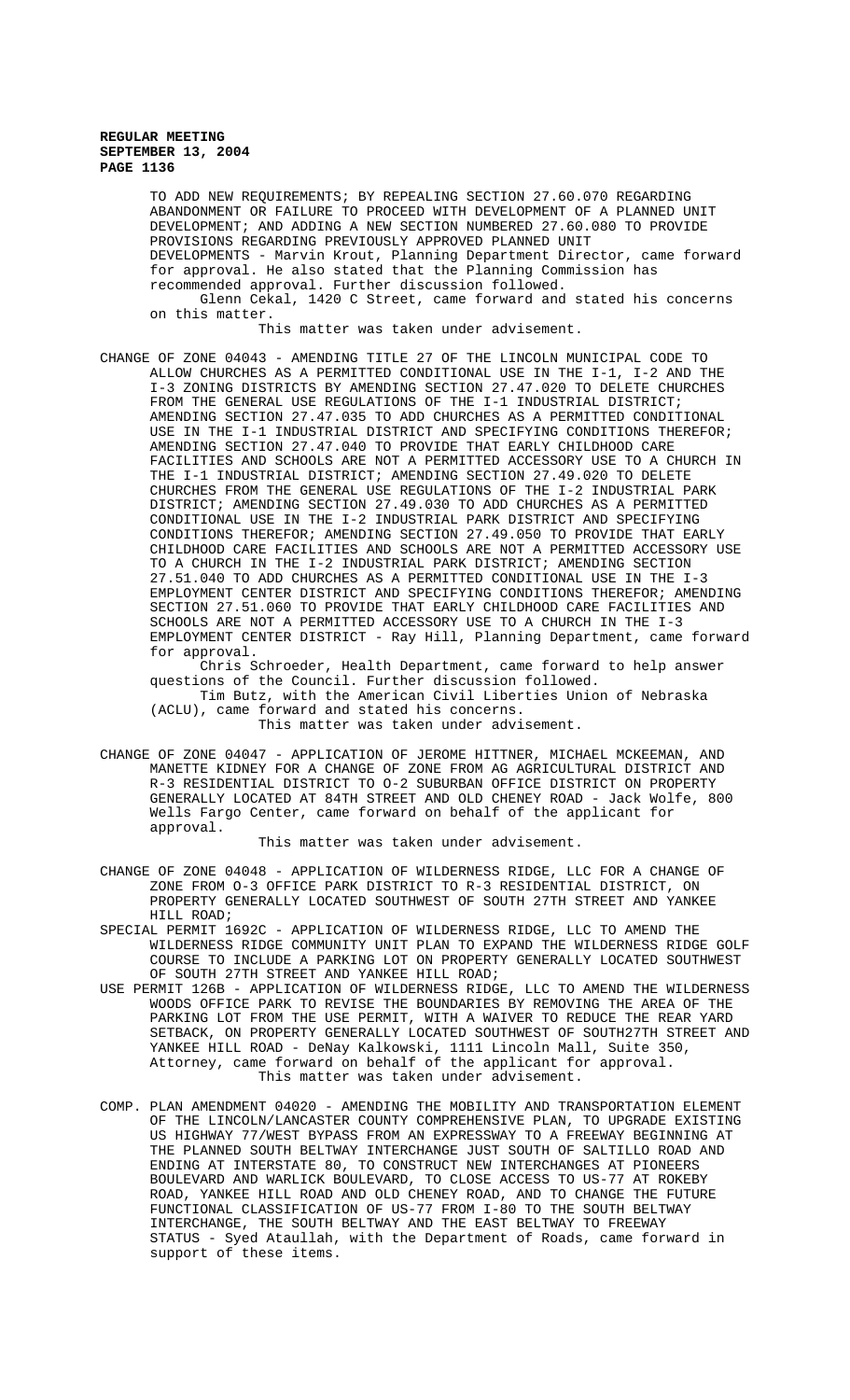Bob Grundman, 7412 Karl Drive, President of the Star City Youth Foundation, came forward in opposition of these items. Further discussion followed.

Chuck Fricke, 1345 Old Cheney Road, with Information Technology, came forward and stated that he is in favor of the beltway but in opposition of changing the intersection.

 Tom McCormack, 1406 D Street, came forward in opposition of these items and to express his concerns regarding Wilderness Park.

Joe Hampton, came forward on behalf of LIBA in support of the beltway.

Glenn Cekal, 1420 C Street, came forward to express his concerns regarding Wilderness Park and how we should protect it. Roger Yant, 5640 Hunts Drive, came forward to support the State

Plan. Eldon Poppe, Roadway Design Engineer for the Department of Roads, came forward for rebuttal. Further discussion followed. This matter was taken under advisement.

SPECIAL PERMIT 04004A - APPLICATION OF MEYER HOMES, INC. TO AMEND THE STONE BRIDGE CREEK COMMUNITY UNIT PLAN TO ALLOW A DECK HIGHER THAN THREE FEET TO EXTEND UP TO EIGHT FEET INTO THE REAR YARD SETBACK, ON PROPERTY GENERALLY LOCATED AT 7310 WHITEWATER LANE - Stan Buyers, 130 S. 46<sup>th</sup> Street, Meyer Homes, came forward on behalf of his homeowners for approval. Further discussion followed. This matter was taken under advisement.

AUTHORIZING THE MAYOR TO EXECUTE A MULTI-YEAR CONTRACT WHEN FUNDING COMES FROM MORE THAN ONE FISCAL YEAR C.I.P. BUDGET FOR PROJECT NO. 780106, ANTELOPE VALLEY BIG T, JOINT ANTELOPE VALLEY AUTHORITY (JAVA) PROJECT - Nicole Fleck-Tooze, Public Works and Utilities, came forward for approval and to help answer questions of the Council. Further discussion followed. This matter was taken under advisement.

\*\***TOOK BREAK 3:15 P.M. RECONVENED 3:25 P.M.**\*\*

CALLING UPON FEDERAL, STATE AND LOCAL OFFICIALS, AND UPON LINCOLN AGENCIES AND INSTITUTIONS, TO AFFIRM AND UPHOLD CIVIL RIGHTS AND CIVIL LIBERTIES - Council Member Jonathan Cook announced that he introduced this resolution on behalf of the Lincoln Bill of Rights Defense Coalition. He also announced that Mark Weddleton, who is a leader of this group, will be speaking on behalf of this resolution as is Laurie Thomas Lee, Ph.d, who is a UNL Professor and an author of numerous articles and national law journals on privacy and the patriot act.

Mark Weddleton, with the Lincoln Bill of Rights Defense Coalition, came forward to speak on behalf of this resolution and to ask for approval. Further discussion followed.

Dr. Laurie Thomas Lee, Ph.d, came forward to speak in support of this resolution. Further discussion followed.

CAMP Made a motion to "Lay on the table" which would basically indefinitely postpone the resolution as not being within our domain or our jurisdictional domain.

Council Chair Werner asked Dana Roper, City Attorney, if it would matter if they have the public hearing first since it was already advertised as a public hearing in the newspaper.

Dana Roper stated that it would be appropriate to have the motion and the vote first. He then stated that a majority vote would be needed to carry the motion. Then if the resolution is passed, the Council would then need to move onto the next item of business. He also stated that this is a non-debatable motion, which means no discussion.

Seconded by Svoboda & **LOST** by the following vote: AYES: Camp, Friendt, Svoboda; NAYS: Cook, McRoy, Newman, Werner.

Council Member Camp suggested that they allow the U.S. District Attorney to speak next.

Council Chair Werner denied his request and stated that he could not come up next because they will be going in the order of the sign up sheets.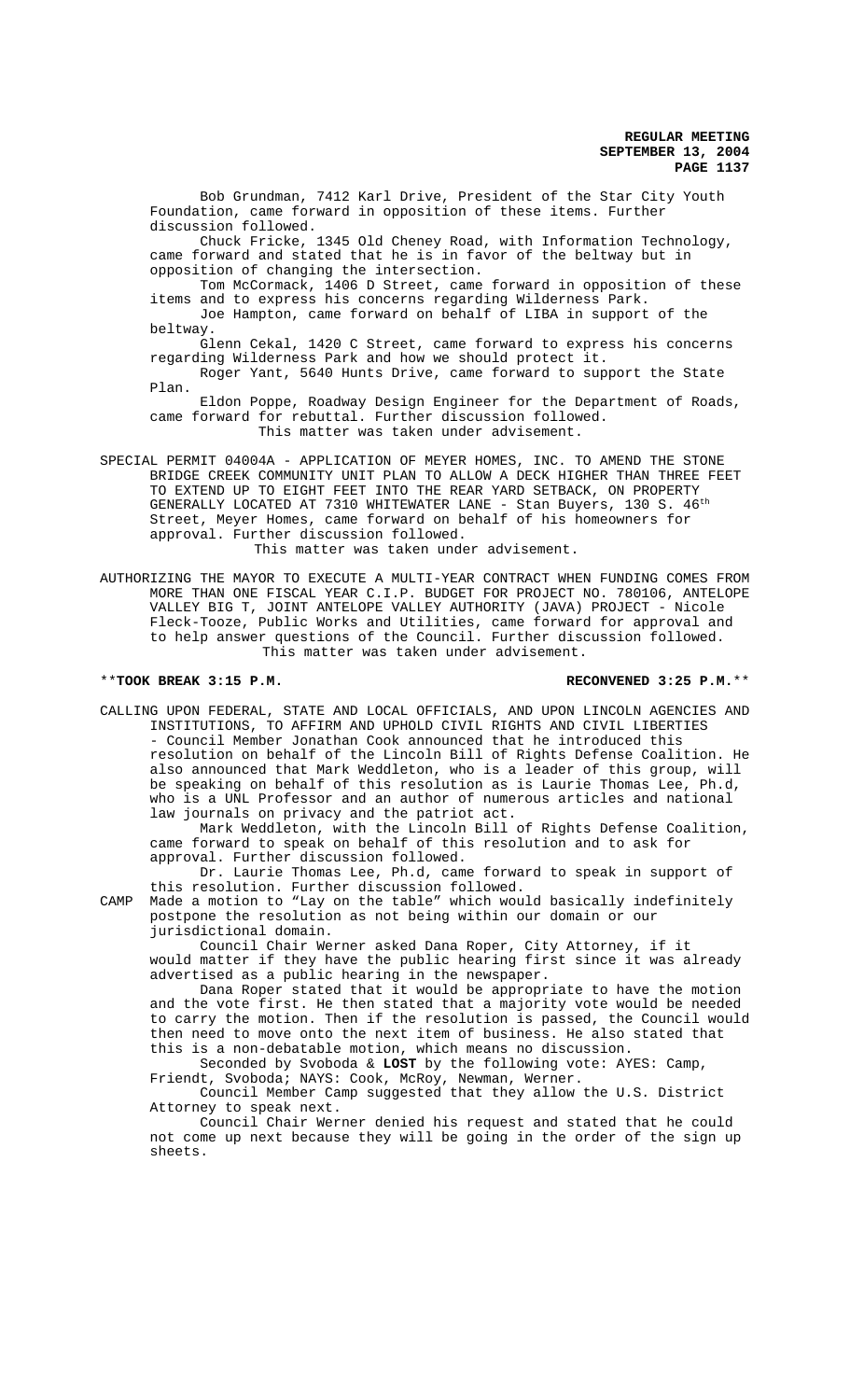Bob Barr, care of 835 Garfield Street, came forward in support of this resolution and gave a description of his background which consists of him being a former member of the Congress of the Judiciary Committee which considered the USA Patriot Act, a former US Attorney appointed by Former President Reagan, a former CIA official, and he served and continues to serve on the Board of the NRA, and he also serves as a consultant with the both the ACLU and the ACU (American Conservative Union). Further discussion followed.

Roger Yant, 5640 Hunts Drive, came forward and stated that he is in support of the Patriot Act and in opposition of Bill No. 04R-232. Further discussion followed.

Mike Morosin, 2055 "S" Street, came forward in opposition of Bill No. 04R-232.

Douglas Farmer, 1860 Harrison Avenue, came forward in opposition of Bill No. 04R-232.

Raleigh Peterson, 926 N. 67<sup>th</sup> Street, came forward in support of Bill No. 04R-232.

Mike Heavican, 8811 Augusta Drive, United States Attorney General for Nebraska, also a representative of the Justice Department for Nebraska, came forward in opposition of Bill No. 04R-232. Further discussion followed.

Council Member Glenn Friendt asked Council Chair Werner if Mr. Heavican could have additional time to speak. Werner replied no, but stated that they are allowed to ask him additional questions. Faye Colburn, 5235 Cooper, came forward in support of

Bill No. 04R-232.

Mike Wardy, 3701 Faulkner Drive, came forward in opposition of Bill No. 04R-232.

Rod Vlcek, 5724 Seward Avenue, Chairman of United Steel Workers of America Local 286 Committee on Political Education, came forward in support of Bill No. 04R-232. Further discussion followed.

Gina Palokangas, 10755 Burt Street, FBI Agent, came forward in opposition of Bill No. 04R-232. Further discussion followed.

Glen Ledder, 2010 Lake Street, came forward in support of Bill No. 04R-232.

Marcus Veazey, 10755 Burt Street, Assistant Special Agent for the FBI, came forward in opposition of Bill No. 04R-232. Further discussion followed.

# \*\***TOOK BREAK 6:45 P.M. RECONVENED 6:55 P.M.**\*\*

Leola Bullock, 4210 North 73 Street, came forward in support of Bill No. 04R-232.

Michael Baker, 4700 Birch Hollow Drive, came forward in support of Bill No. 04R-232. Further discussion followed.

Barbara Layman, 2270 "W" Street, came forward in opposition of Bill No. 04R-232. Further discussion followed.

Luke Kellison, 1541 Sioux Street, came forward in support of Bill No. 04R-232.

Gary Lacey, 1300 G Street, Apt. 202W, County Attorney for Lancaster County, came forward in opposition of Bill No. 04R-232. Further discussion followed.

Lela Shanks, 2761 Randolph, came forward in support of Bill No. 04R-232.

Carol McShane, 4731 N. 25<sup>th</sup> Street, came forward in support of Bill No. 04R-232.

Frank Delgado, 3325 P Street, came forward, in support of Bill No. 04R-232.

Anna Hopkins, 1901 Washington Street, came forward in support of Bill No. 04R-232.

Tom Casady, Chief of the Lincoln Police Department, came forward to help answer questions of the Council. He stated that the Patriot Act is a Federal Law and has nothing to do with his work. Further discussion followed.

Carol Connor, no address given, Director of Libraries, came forward and express her concerns regarding the privacy of Library files. Further discussion followed.

Mark Weddleton, and Laurie Thomas Lee, Ph.d, came forward for rebuttal. Further discussion followed.

This matter was taken under advisement.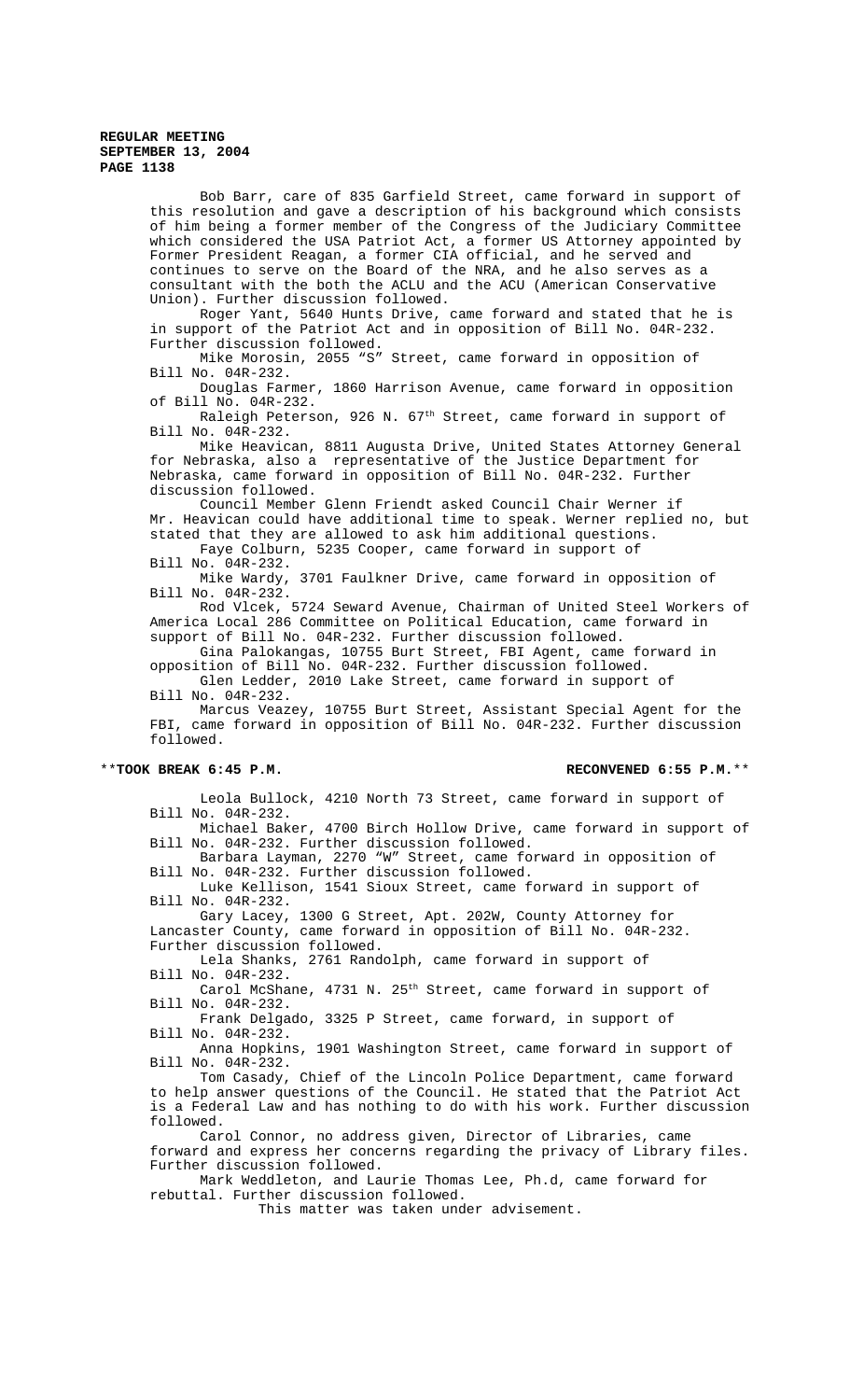#### **MISCELLANEOUS BUSINESS**

Bill Hoffman, 1340 Garber Avenue, came forward to discuss his concerns regarding the residence located at 1819 Washington Street. This matter was taken under advisement.

**\*\* END OF PUBLIC HEARING \*\***

# **COUNCIL ACTION**

#### **LIQUOR RESOLUTIONS**

APPLICATION OF JERRY AND SANDRA IRWIN DBA THE FOXY LADY TO EXPAND THEIR LICENSED PREMISES BY THE ADDITION OF AN OUTSIDE AREA MEASURING APPROXIMATELY 22 FEET BY 17 FEET AT 1823 O STREET - CLERK read the following resolution, introduced by Patte Newman, who moved its adoption:<br>A-82956 BE

BE IT RESOLVED by the City Council of the City of Lincoln, Nebraska:

That after hearing duly had as required by law, consideration of the facts of this application, the Nebraska Liquor Control Act, and the pertinent City ordinances, the City Council recommends that the application of Jerry and Sandra Irwin dba The Foxy Lady to expand its licensed premises by the addition of an outside area measuring approximately 22 feet by 17 feet at the presently licensed premises located at 1823 O Street, Lincoln, Nebraska, be approved with the condition that the premise complies in every respect with all City and State regulations.

BE IT FURTHER RESOLVED that the City Clerk is directed to transmit a copy of this resolution to the Nebraska Liquor Control Commission. Introduced by Patte Newman

Seconded by McRoy & carried by the following vote: AYES: Cook, McRoy, Newman, Werner; NAYS: Camp, Friendt, Svoboda.

APPLICATION OF PERSHING CENTER FOR A SPECIAL DESIGNATED LIQUOR LICENSE TO COVER AN AREA ON THE NORTH AND SOUTH LAWNS OF PERSHING CENTER BETWEEN 16TH STREET AND CENTENNIAL MALL ON SEPTEMBER 25, 2004 FROM 5:00 A.M. TO 11:50 P.M. - CLERK read the following resolution, introduced by Jon Camp, who moved its adoption:

A-82957 BE IT RESOLVED by the City Council of the City of Lincoln, Nebraska:

That after hearing duly had as required by law, consideration of the facts of this application, the Nebraska Liquor Control Act, and the pertinent City ordinances, the City Council recommends that the application of Pershing Center for a Special Designated License to cover an area measuring approximately 280 feet by 60 feet to the north and 200 feet by 60 feet to south at the Pershing Center, 226 Centennial Mall South, Lincoln, Nebraska, on September 25, 2004 from 5:00 a.m. to 11:50 p.m., be approved with the condition that the premise complies in every respect with all City and State regulations and with the following requirements:

1. Identification to be checked, wristbands required on all

- parties wishing to consume alcohol.
- 2. Adequate security shall be provided for the event.<br>3. The area requested for the permit shall be separat
	- The area requested for the permit shall be separated from the public by a fence or other means.

4. Responsible alcohol service practices shall be followed.

BE IT FURTHER RESOLVED the City Clerk is directed to transmit a copy of this resolution to the Nebraska Liquor Control Commission.

Introduced by Jon Camp Seconded by Newman & carried by the following vote: AYES: Camp, Cook, Friendt, McRoy, Newman, Svoboda, Werner; NAYS: None.

APPLICATION OF BARRYMORE'S FOR A SPECIAL DESIGNATED LIQUOR LICENSE TO COVER AN AREA MEASURING 60 FEET BY 20 FEET IN THE ALLEY AT 124 NORTH 13TH STREET ON OCTOBER 2, 16, 30, AND NOVEMBER 26, 2004 FROM 8:00 A.M. TO 1:00 A.M. - CLERK read the following resolution, introduced by Jon Camp, who moved its adoption:<br>A-82958 BE IT R

BE IT RESOLVED by the City Council of the City of Lincoln, Nebraska: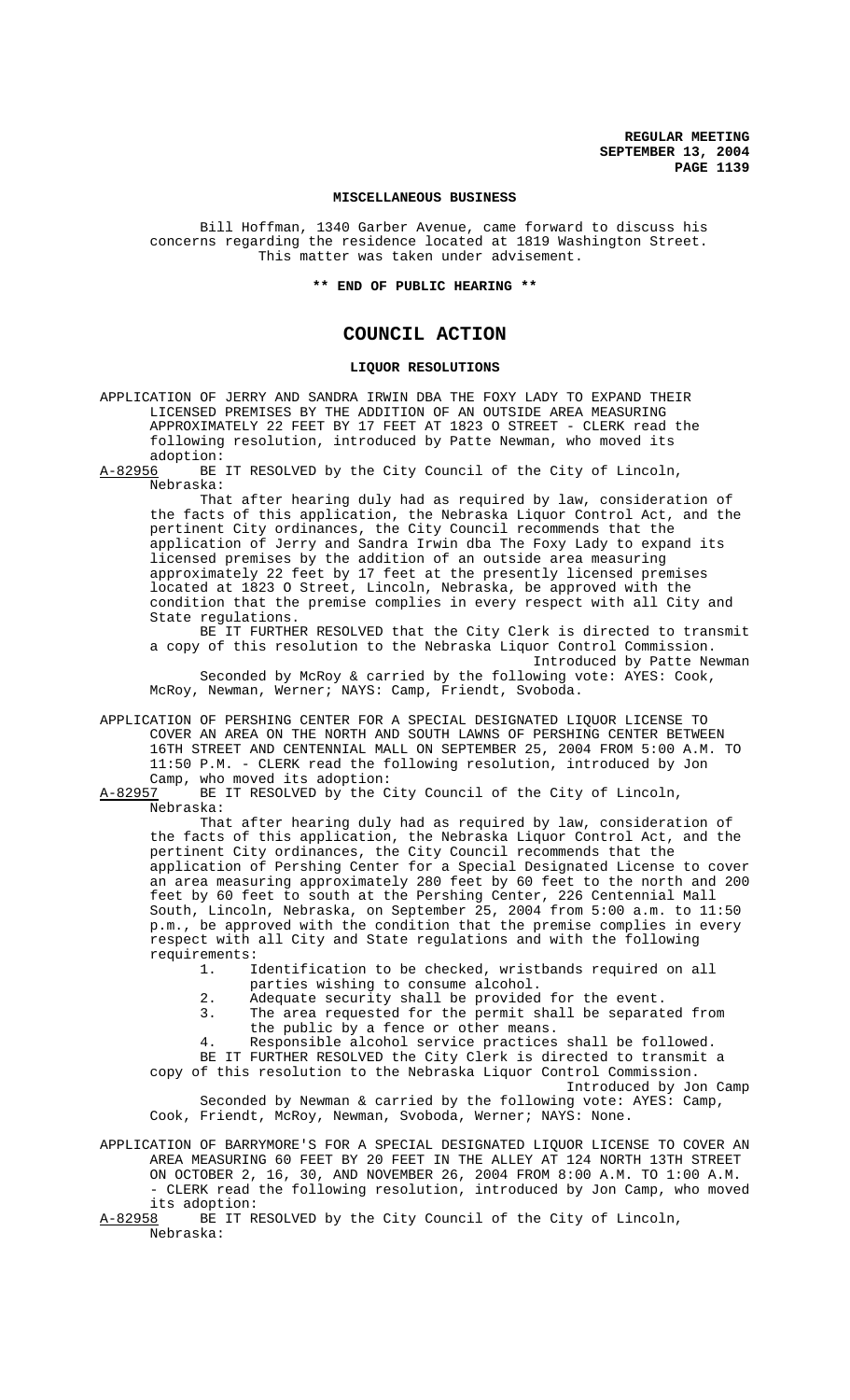That after hearing duly had as required by law, consideration of the facts of this application, the Nebraska Liquor Control Act, and the pertinent City ordinances, the City Council recommends that the application of Barrymore's for a Special Designated License to cover an area measuring 60 feet by 20 feet in the alley at 124 North 13th Street, Lincoln, Nebraska, on October 2, 16, 30, 2004, and November 26, 2004 between the hours of 8:00 a.m. and 1:00 a.m., be approved with the condition that the applicant and premise complies in every respect with

- all City and State regulations and with the following requirements:<br>1. Identification shall be checked on all parties wishing Identification shall be checked on all parties wishing to consume alcohol.
	- 2. Adequate security shall be provided for the event.<br>3. The area requested for the permit shall be separat
		- The area requested for the permit shall be separated from the public by a fence or other means.

4. Responsible alcohol service practices shall be followed. BE IT FURTHER RESOLVED the City Clerk is directed to transmit a copy of this resolution to the Nebraska Liquor Control Commission.

Introduced by Jon Camp Seconded by Newman & carried by the following vote: AYES: Camp, Cook, Friendt, McRoy, Newman, Svoboda, Werner; NAYS: None.

# ORDINANCES - 2<sup>ND</sup> READING & ASSOCIATED RESOLUTIONS

AMENDING THE PAY SCHEDULE FOR THE EMPLOYEE GROUP WHOSE CLASSIFICATIONS ARE ASSIGNED TO THE PAY RANGE PREFIXED BY THE LETTER F TO ADJUST THE HOURLY PAY RANGE - PRIOR to reading:<br>SVOBODA Moved to waive Council

Moved to waive Council rules to have action on this date. Seconded by McRoy & carried by the following vote: AYES: Camp, Cook, Friendt, McRoy, Newman, Svoboda, Werner; NAYS: None.

CLERK Read an ordinance, introduced by Jonathan Cook, adopting pay schedules and schedules of pay ranges for employees of the City of Lincoln, Nebraska whose classifications are assigned to pay ranges prefixed by the letter "F"; repealing Ordinance No. 18222, passed by the City Council on August 11, 2003, the second time. **(See Council Action under Ordinances - 3rd Reading)**

APPROVING THE LABOR CONTRACT BETWEEN THE CITY OF LINCOLN AND THE INTERNATIONAL ASSOCIATION OF FIREFIGHTERS - CLERK read the following resolution, introduced by Jonathan Cook, who moved its adoption:

A-82959 BE IT RESOLVED by the City Council of the City of Lincoln, Nebraska:

That the attached labor agreement between the City of Lincoln and the International Association of Firefighters, to be effective August 12, 2004, is hereby approved, and the Mayor is authorized to execute the same on behalf of the City.

Introduced by Jonathan Cook Seconded by McRoy & carried by the following vote: AYES: Camp, Cook, Friendt, McRoy, Newman, Svoboda, Werner; NAYS: None.

- STREET AND ALLEY VACATION 04008 VACATING 21ST STREET BETWEEN Y STREET AND THE ABANDONED MISSOURI PACIFIC RAILROAD RIGHT-OF-WAY - CLERK read the ordinance, introduced by Jonathan Cook, vacating 21st Street between Y Street and the abandoned Missouri Pacific Railroad right-of-way, and retaining title thereto in the City of Lincoln, Lancaster County, Nebraska, the second time.
- CHANGE OF ZONE 04040 APPLICATION OF JOYCE HINKLEY LIMITED PARTNERSHIP FOR A CHANGE OF ZONE FROM I-1 INDUSTRIAL DISTRICT TO R-5 RESIDENTIAL DISTRICT ON PROPERTY GENERALLY LOCATED AT 58TH STREET AND COLFAX AVENUE - PRIOR to reading:<br>SVOBODA Moved
- Moved to waive Council rules to have action on this date. Seconded by McRoy & carried by the following vote: AYES: Camp, Friendt, McRoy, Newman, Svoboda; NAYS: Cook, Werner.
- CLERK Read an ordinance, introduced by Jonathan Cook, amending the Lincoln Zoning District Maps attached to and made a part of Title 27 of the Lincoln Municipal Code, as provided by Section 27.05.020 of the Lincoln Municipal Code, by changing the boundaries of the districts established and shown thereon, the second time. **(See Council Action under Ordinances - 3rd Reading)**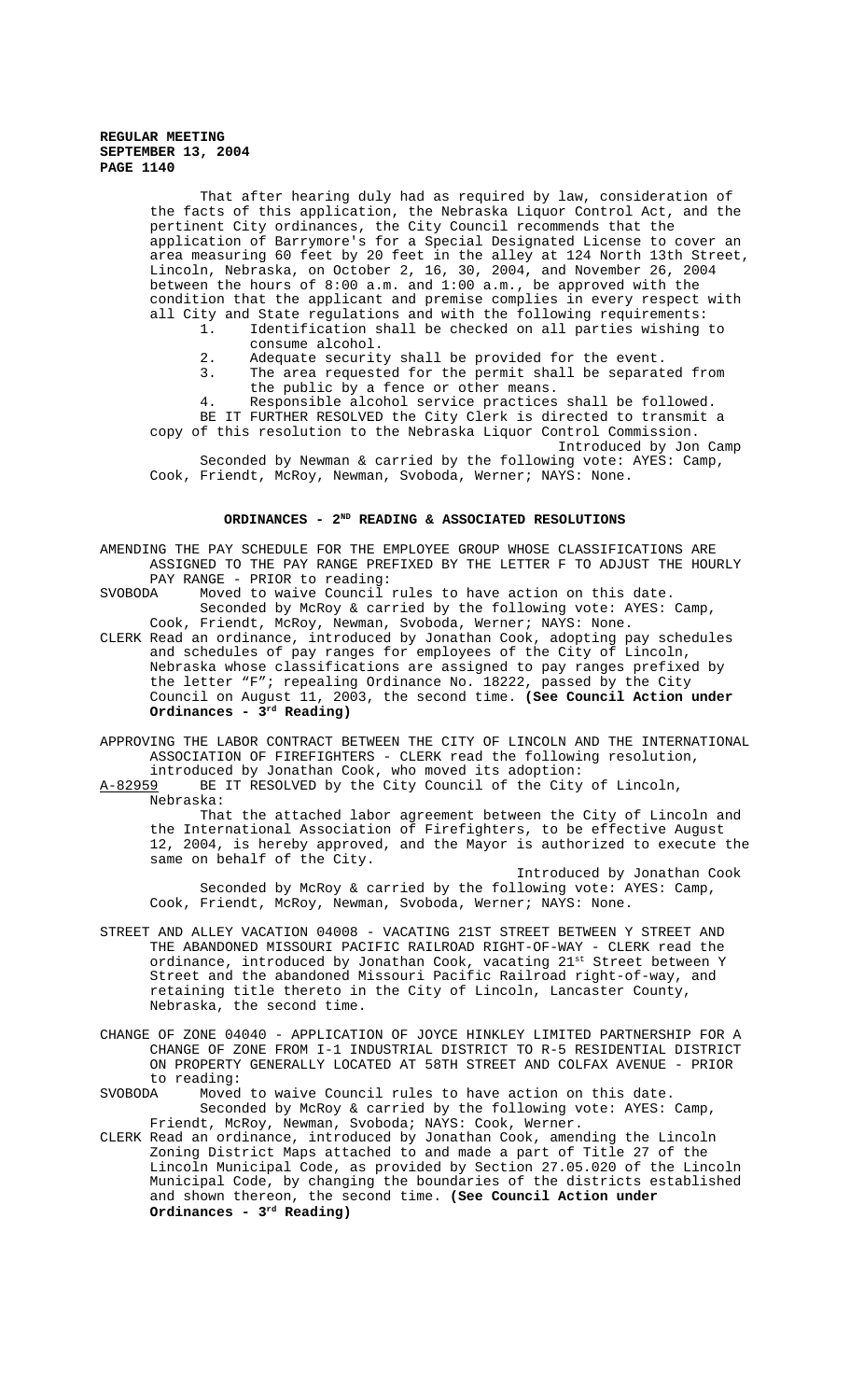- STREET AND ALLEY VACATION 04009 VACATING THE SECTION OF NORTH 58TH STREET RIGHT-OF-WAY BETWEEN COLFAX AVENUE AND THE MURDOCK TRAIL - PRIOR to reading:<br>SVOBODA Mo
- Moved to waive Council rules to have action on this date. Seconded by McRoy & carried by the following vote: AYES: Camp, Friendt, McRoy, Newman, Svoboda; NAYS: Cook, Werner.
- CLERK Read an ordinance, introduced by Jonathan Cook, vacating the portion of North 58th Street right-of-way between Colfax Avenue and the Murdock Trail, and retaining title thereto in the City of Lincoln, Lancaster County, Nebraska, the second time. **(See Council Action under Ordinances - 3rd Reading)**
- CHANGE OF ZONE 04032 AMENDING CHAPTER 27.60 OF THE LINCOLN MUNICIPAL CODE RELATING TO THE PLANNED UNIT DEVELOPMENT DISTRICT BY REVISING THE STATEMENT OF INTENT OF THE PLANNED UNIT DEVELOPMENT DISTRICT; BY AMENDING SECTION 27.60.010 TO REVISE THE GENERAL PURPOSE; BY AMENDING SECTION 27.60.020 TO DELETE EXISTING USE REGULATIONS AND TO ADD GENERAL REQUIREMENTS AND DEVELOPMENT PLAN REQUIREMENTS FOR PLANNED UNIT DEVELOPMENTS; BY RENUMBERING SECTION 27.60.035 AS 27.60.030 AND AMENDING THE SAME TO DELETE EXISTING REQUIREMENTS REGARDING THE FORM OF A PRELIMINARY PLAN AND TO ADD REQUIREMENTS FOR THE FORM OF A FINAL PLANNED UNIT DEVELOPMENT; BY AMENDING SECTION 27.60.040 TO DELETE EXISTING REQUIREMENTS REGARDING PRELIMINARY PLAN PROCEDURES AND TO ADD A PROCESS FOR REVIEWING APPLICATIONS FOR A PLANNED UNIT DEVELOPMENT; BY ADDING A NEW SECTION NUMBERED 27.60.050 TO PROVIDE REQUIREMENTS FOR A PLANNED UNIT DEVELOPMENT FOLLOWING APPROVAL; BY REPEALING SECTION 27.60.055 REGARDING FINAL PLAN FORM; BY REPEALING SECTION 27.60.056 REGARDING FINAL PLAN PROCEDURE; BY AMENDING SECTION 27.60.060 TO DELETE THE EXISTING LANGUAGE REGARDING AMENDMENT TO PLANNED UNIT DEVELOPMENTS AND TO ADD NEW REQUIREMENTS; BY REPEALING SECTION 27.60.070 REGARDING ABANDONMENT OR FAILURE TO PROCEED WITH DEVELOPMENT OF A PLANNED UNIT DEVELOPMENT; AND ADDING A NEW SECTION NUMBERED 27.60.080 TO PROVIDE PROVISIONS REGARDING PREVIOUSLY APPROVED PLANNED UNIT DEVELOPMENTS - CLERK read an ordinance, introduced by Jonathan Cook, Change of Zone 04032 - Amending Chapter 27.60 of the Lincoln Municipal Code relating to the Planned Unit Development District by revising the statement of intent of the Planned Unit Development District; by amending Section 27.60.010 to revise the general purpose; by amending Section 27.60.020 to delete existing use regulations and to add general requirements and development plan requirements for planned unit developments; by renumbering Section 27.60.035 as 27.60.030 and amending the same to delete existing requirements regarding the form of a preliminary plan and to add requirements for the form of a final planned unit development; by amending Section 27.60.040 to delete existing requirements regarding preliminary plan procedures and to add a process for reviewing applications for a planned unit development; by adding a new section numbered 27.60.050 to provide requirements for a planned unit development following approval; by repealing Section 27.60.055 regarding final plan form; by repealing Section 27.60.056 regarding final plan procedure; by amending Section 27.60.060 to delete the existing language regarding amendment to planned unit developments and to add new requirements; by repealing Section 27.60.070 regarding abandonment or failure to proceed with development of a planned unit development; and adding a new section numbered 27.60.080 to provide provisions regarding previously approved planned unit developments, the second time.
- CHANGE OF ZONE 04043 AMENDING TITLE 27 OF THE LINCOLN MUNICIPAL CODE TO ALLOW CHURCHES AS A PERMITTED CONDITIONAL USE IN THE I-1, I-2 AND THE I-3 ZONING DISTRICTS BY AMENDING SECTION 27.47.020 TO DELETE CHURCHES FROM THE GENERAL USE REGULATIONS OF THE I-1 INDUSTRIAL DISTRICT; AMENDING SECTION 27.47.035 TO ADD CHURCHES AS A PERMITTED CONDITIONAL USE IN THE I-1 INDUSTRIAL DISTRICT AND SPECIFYING CONDITIONS THEREFOR; AMENDING SECTION 27.47.040 TO PROVIDE THAT EARLY CHILDHOOD CARE FACILITIES AND SCHOOLS ARE NOT A PERMITTED ACCESSORY USE TO A CHURCH IN THE I-1 INDUSTRIAL DISTRICT; AMENDING SECTION 27.49.020 TO DELETE CHURCHES FROM THE GENERAL USE REGULATIONS OF THE I-2 INDUSTRIAL PARK DISTRICT; AMENDING SECTION 27.49.030 TO ADD CHURCHES AS A PERMITTED CONDITIONAL USE IN THE I-2 INDUSTRIAL PARK DISTRICT AND SPECIFYING CONDITIONS THEREFOR; AMENDING SECTION 27.49.050 TO PROVIDE THAT EARLY CHILDHOOD CARE FACILITIES AND SCHOOLS ARE NOT A PERMITTED ACCESSORY USE TO A CHURCH IN THE I-2 INDUSTRIAL PARK DISTRICT; AMENDING SECTION 27.51.040 TO ADD CHURCHES AS A PERMITTED CONDITIONAL USE IN THE I-3 EMPLOYMENT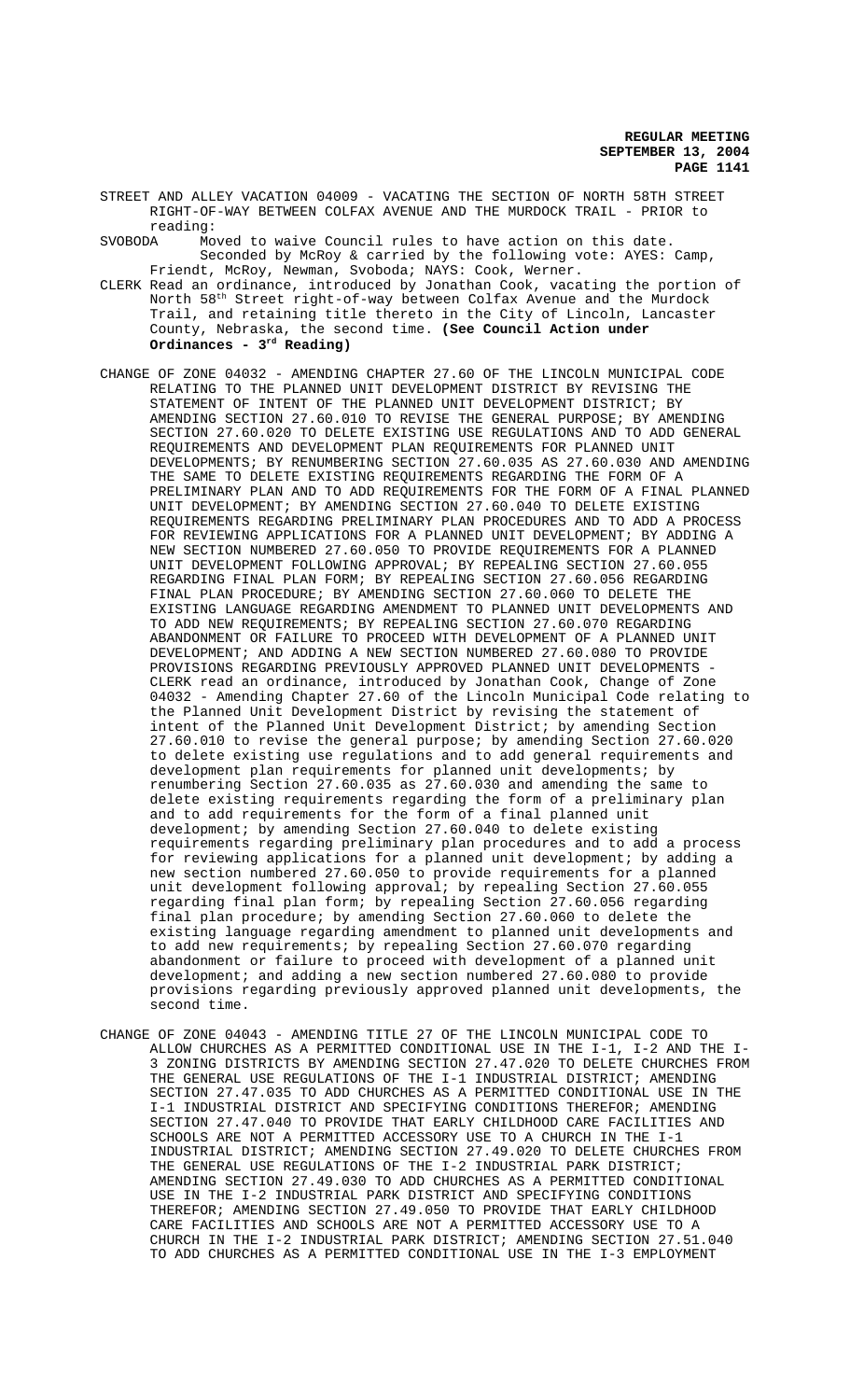CENTER DISTRICT AND SPECIFYING CONDITIONS THEREFOR; AMENDING SECTION 27.51.060 TO PROVIDE THAT EARLY CHILDHOOD CARE FACILITIES AND SCHOOLS ARE NOT A PERMITTED ACCESSORY USE TO A CHURCH IN THE I-3 EMPLOYMENT CENTER DISTRICT - CLERK read an ordinance, introduced by Jonathan Cook, Change of Zone 04043 - Amending Title 27 of the Lincoln Municipal Code to allow churches as a permitted conditional use in the I-1, I-2 and the I-3 zoning districts by amending Section 27.47.020 to delete churches from the general use regulations of the I-1 Industrial District; amending Section 27.47.035 to add churches as a permitted conditional use in the I-1 Industrial District and specifying conditions therefor; amending Section 27.47.040 to provide that early childhood care facilities and schools are not a permitted accessory use to a church in the I-1 Industrial District; amending Section 27.49.020 to delete churches from the general use regulations of the I-2 Industrial Park District; amending Section 27.49.030 to add churches as a permitted conditional use in the I-2 Industrial Park District and specifying conditions therefor; amending Section 27.49.050 to provide that early childhood care facilities and schools are not a permitted accessory use to a church in the I-2 Industrial Park District; amending Section 27.51.040 to add churches as a permitted conditional use in the I-3 Employment Center District and specifying conditions therefor; amending Section 27.51.060 to provide that early childhood care facilities and schools are not a permitted accessory use to a church in the I-3 Employment Center District, the second time.

- CHANGE OF ZONE 04047 APPLICATION OF JEROME HITTNER, MICHAEL MCKEEMAN, AND MANETTE KIDNEY FOR A CHANGE OF ZONE FROM AG AGRICULTURAL DISTRICT AND R-3 RESIDENTIAL DISTRICT TO O-2 SUBURBAN OFFICE DISTRICT ON PROPERTY GENERALLY LOCATED AT 84TH STREET AND OLD CHENEY ROAD - CLERK read an ordinance, introduced by Jonathan Cook, amending the Lincoln Zoning District Maps attached to and made a part of Title 27 of the Lincoln Municipal Code, by changing the boundaries of the districts established and shown thereon, the second time.
- CHANGE OF ZONE 04048 APPLICATION OF WILDERNESS RIDGE, LLC FOR A CHANGE OF ZONE FROM O-3 OFFICE PARK DISTRICT TO R-3 RESIDENTIAL DISTRICT, ON PROPERTY GENERALLY LOCATED SOUTHWEST OF SOUTH 27TH STREET AND YANKEE HILL ROAD - CLERK read an ordinance, introduced by Jonathan Cook, amending the Lincoln Zoning District Maps attached to and made a part of Title 27 of the Lincoln Municipal Code, by changing the boundaries of the districts established and shown thereon, the second time.
- SPECIAL PERMIT 1692C APPLICATION OF WILDERNESS RIDGE, LLC TO AMEND THE WILDERNESS RIDGE COMMUNITY UNIT PLAN TO EXPAND THE WILDERNESS RIDGE GOLF COURSE TO INCLUDE A PARKING LOT ON PROPERTY GENERALLY LOCATED SOUTHWEST OF SOUTH 27TH STREET AND YANKEE HILL ROAD.
- CAMP Moved to delay action for 1 week to 9/20/04. Seconded by Svoboda & carried by the following vote: AYES: Camp, Cook, Friendt, McRoy, Newman, Svoboda, Werner; NAYS: None.
- USE PERMIT 126B APPLICATION OF WILDERNESS RIDGE, LLC TO AMEND THE WILDERNESS WOODS OFFICE PARK TO REVISE THE BOUNDARIES BY REMOVING THE AREA OF THE PARKING LOT FROM THE USE PERMIT, WITH A WAIVER TO REDUCE THE REAR YARD SETBACK, ON PROPERTY GENERALLY LOCATED SOUTHWEST OF SOUTH27TH STREET AND YANKEE HILL ROAD.
- CAMP Moved to delay action for 1 week to 9/20/04. Seconded by Svoboda & carried by the following vote: AYES: Camp, Cook, Friendt, McRoy, Newman, Svoboda, Werner; NAYS: None.

#### **RESOLUTIONS**

APPLICATION OF BLESSED SACRAMENT CHURCH, 1720 LAKE STREET, TO CONDUCT A LOTTERY WITHIN THE CITY OF LINCOLN FROM SEPTEMBER 11, 2004 THROUGH OCTOBER 10, 2004 - CLERK read the following resolution, introduced by Glenn Friendt, who moved its adoption:

A-82960 WHEREAS, Blessed Sacrament Church has made application for a permit to conduct a lottery in the City of Lincoln pursuant to Chapter 9.32 of the Lincoln Municipal Code; and

WHEREAS, said application complies with all of the requirements of Section 9.32.030 of the Lincoln Municipal Code.

NOW, THEREFORE, BE IT RESOLVED by the City Council of the City of Lincoln, Nebraska: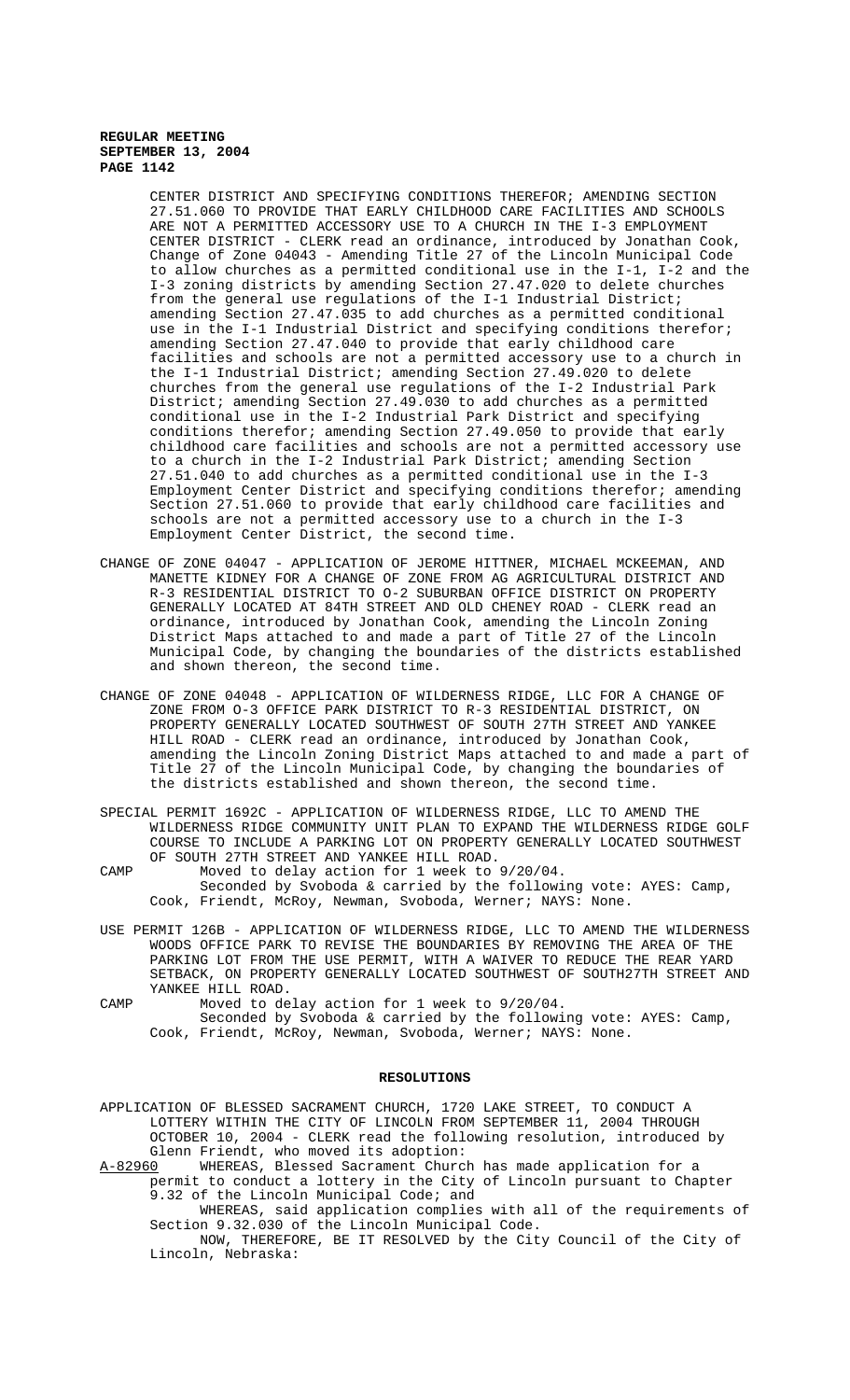That, after public hearing duly had as required by Section 9.32.050 of the Lincoln Municipal Code, the City Council does hereby grant a permit to Blessed Sacrament Church to conduct a lottery in the City of Lincoln in accordance with the application filed by Fr. John Sullivan. The City Clerk is directed to issue a permit upon the payment by the applicant of the required fee, said permit to be valid only for the specific lotteries described in said application and only for a period of one year from the date of approval of this resolution. Said permit shall be subject to all of the conditions and requirements of Chapter 9.32 of the Lincoln Municipal Code.

BE IT FURTHER RESOLVED that pursuant to Section 9.32.080 of the Lincoln Municipal Code, a tax of 5% is imposed upon the gross proceeds received from the sale of lottery chances or tickets within the City of Lincoln, which tax shall be due no later than sixty (60) days after the conclusion of each lottery to be conducted hereunder, and if unpaid at that time, shall thereafter be delinquent.

Introduced by Glenn Friendt Seconded by Newman & carried by the following vote: AYES: Camp, Cook, Friendt, McRoy, Newman, Svoboda, Werner; NAYS: None.

APPLICATION OF NORTH AMERICAN MARTYRS CATHOLIC PARISH, 1101 ISAAC DRIVE, TO CONDUCT A LOTTERY WITHIN THE CITY OF LINCOLN FROM SEPTEMBER 29, 2004 THROUGH NOVEMBER 21, 2004 - CLERK read the following resolution, introduced by Glenn Friendt, who moved its adoption:

A-82961 WHEREAS, North American Martyrs Catholic Parish has made application for a permit to conduct a lottery in the City of Lincoln pursuant to Chapter 9.32 of the Lincoln Municipal Code; and WHEREAS, said application complies with all of the requirements of Section 9.32.030 of the Lincoln Municipal Code.

NOW, THEREFORE, BE IT RESOLVED by the City Council of the City of Lincoln, Nebraska:

That, after public hearing duly had as required by Section 9.32.050 of the Lincoln Municipal Code, the City Council does hereby grant a permit to North American Martyrs Catholic Parish to conduct a lottery in the City of Lincoln in accordance with the application filed by Fr. Joel Panzer. The City Clerk is directed to issue a permit upon the payment by the applicant of the required fee, said permit to be valid only for the specific lotteries described in said application and only for a period of one year from the date of approval of this resolution. Said permit shall be subject to all of the conditions and requirements of Chapter 9.32 of the Lincoln Municipal Code.

BE IT FURTHER RESOLVED that pursuant to Section 9.32.080 of the Lincoln Municipal Code, a tax of 5% is imposed upon the gross proceeds received from the sale of lottery chances or tickets within the City of Lincoln, which tax shall be due no later than sixty (60) days after the conclusion of each lottery to be conducted hereunder, and if unpaid at that time, shall thereafter be delinquent.

Introduced by Glenn Friendt Seconded by Svoboda & carried by the following vote: AYES: Camp, Cook, Friendt, McRoy, Newman, Svoboda, Werner; NAYS: None.

APPLICATION OF ST. TERESA'S CATHOLIC CHURCH, 735 S. 36TH STREET, TO CONDUCT A LOTTERY WITHIN THE CITY OF LINCOLN FROM SEPTEMBER 26, 2004 THROUGH NOVEMBER 14, 2004 - CLERK read the following resolution, introduced by

Glenn Friendt, who moved its adoption:<br>A-82962 WHEREAS, St. Teresa's Catholic C WHEREAS, St. Teresa's Catholic Church has made application for a permit to conduct a lottery in the City of Lincoln pursuant to Chapter 9.32 of the Lincoln Municipal Code; and

WHEREAS, said application complies with all of the requirements of Section 9.32.030 of the Lincoln Municipal Code.

NOW, THEREFORE, BE IT RESOLVED by the City Council of the City of Lincoln, Nebraska:

That, after public hearing duly had as required by Section 9.32.050 of the Lincoln Municipal Code, the City Council does hereby grant a permit to St. Teresa's Catholic Church to conduct a lottery in the City of Lincoln in accordance with the application filed by Rev. Joseph J. Nemec. The City Clerk is directed to issue a permit upon the payment by the applicant of the required fee, said permit to be valid only for the specific lotteries described in said application and only for a period of one year from the date of approval of this resolution. Said permit shall be subject to all of the conditions and requirements of Chapter 9.32 of the Lincoln Municipal Code.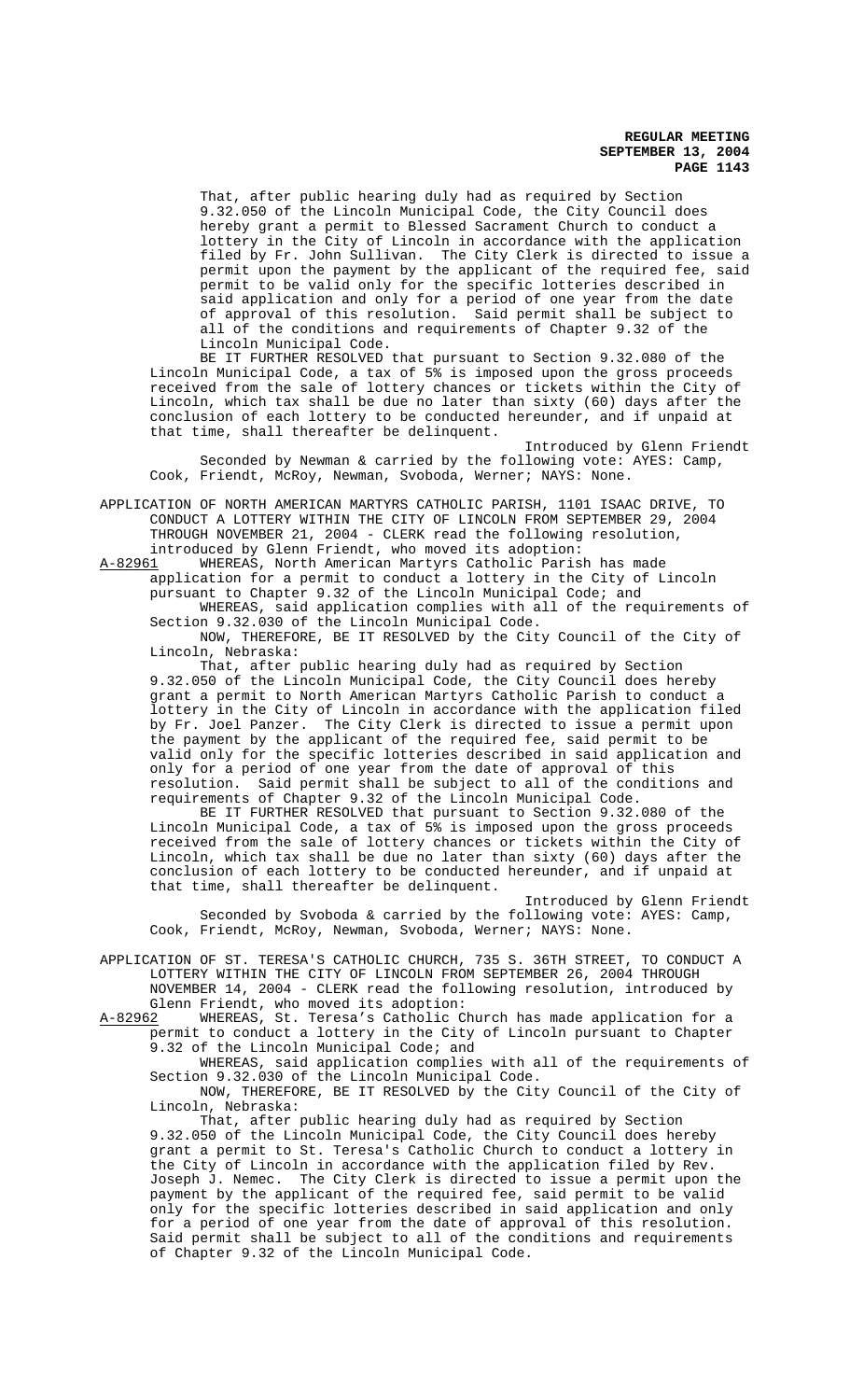BE IT FURTHER RESOLVED that pursuant to Section 9.32.080 of the Lincoln Municipal Code, a tax of 5% is imposed upon the gross proceeds received from the sale of lottery chances or tickets within the City of Lincoln, which tax shall be due no later than sixty (60) days after the conclusion of each lottery to be conducted hereunder, and if unpaid at that time, shall thereafter be delinquent.

Introduced by Glenn Friendt Seconded by Newman & carried by the following vote: AYES: Camp, Cook, Friendt, McRoy, Newman, Svoboda, Werner; NAYS: None.

COMP. PLAN AMENDMENT 04020 - AMENDING THE MOBILITY AND TRANSPORTATION ELEMENT OF THE LINCOLN/LANCASTER COUNTY COMPREHENSIVE PLAN, TO UPGRADE EXISTING US HIGHWAY 77/WEST BYPASS FROM AN EXPRESSWAY TO A FREEWAY BEGINNING AT THE PLANNED SOUTH BELTWAY INTERCHANGE JUST SOUTH OF SALTILLO ROAD AND ENDING AT INTERSTATE 80, TO CONSTRUCT NEW INTERCHANGES AT PIONEERS BOULEVARD AND WARLICK BOULEVARD, TO CLOSE ACCESS TO US-77 AT ROKEBY ROAD, YANKEE HILL ROAD AND OLD CHENEY ROAD, AND TO CHANGE THE FUTURE FUNCTIONAL CLASSIFICATION OF US-77 FROM I-80 TO THE SOUTH BELTWAY INTERCHANGE, THE SOUTH BELTWAY AND THE EAST BELTWAY TO FREEWAY STATUS. COOK Moved to delay for 2 weeks to 9/27/04.

Seconded by Camp & carried by the following vote: AYES: Camp, Cook, Friendt, McRoy, Newman, Svoboda; NAYS: Werner.

SPECIAL PERMIT 04004A - APPLICATION OF MEYER HOMES, INC. TO AMEND THE STONE BRIDGE CREEK COMMUNITY UNIT PLAN TO ALLOW A DECK HIGHER THAN THREE FEET TO EXTEND UP TO EIGHT FEET INTO THE REAR YARD SETBACK, ON PROPERTY GENERALLY LOCATED AT 7310 WHITEWATER LANE<br>A-82963 WHEREAS, Dan Byers of Meyer Homes, J

A-82963 WHEREAS, Dan Byers of Meyer Homes, Inc. has submitted an application designated as Special Permit No. 04004A for authority to amend Stone Bridge Creek Community Unit Plan to allow a deck higher than three feet to extend up to eight feet into the rear yard setback, on property generally located at 7310 Whitewater Lane, and legally described to wit:

Lot 11, Block 2, Stone Bridge Creek 2nd Addition,

Lincoln, Lancaster County, Nebraska;

WHEREAS, the real property adjacent to the area included within the site plan for this amended community unit plan will not be adversely affected; and

WHEREAS, said site plan together with the terms and conditions hereinafter set forth are consistent with the intent and purpose of Title 27 of the Lincoln Municipal Code to promote the public health, safety, and general welfare.

NOW, THEREFORE, BE IT RESOLVED by the City Council of the City of Lincoln, Nebraska:

That the application of Meyer Homes, Inc., hereinafter referred to as "Permittee", to amend Stone Bridge Creek Community Unit Plan to allow a deck higher than three feet to extend up to eight feet into the rear yard setback on the property legally described above, be and the same is hereby granted under the provisions of Section 27.63.320 and Chapter 27.65 of the Lincoln Municipal Code upon condition that construction of deck in the rear yard setback be in strict compliance with said application, the site plan, and the following additional express terms,

conditions, and requirements:<br>1. This permit appro This permit approves an  $8'$  x  $16'$  deck higher than  $3'$  to project 8' into the required rear yard setback.

2. The terms, conditions, and requirements of this resolution shall be binding and obligatory upon the Permittee, its successors, and assigns. The building official shall report violations to the City Council which may revoke the special permit or take such other action as may be necessary to gain compliance.<br>3. The Permittee shall sign

The Permittee shall sign and return the City's letter of acceptance to the City Clerk within 30 days following approval of the special permit, provided, however, said 30-day period may be extended up to six months by administrative amendment. The City Clerk shall file a copy of the resolution approving the special permit and the letter of acceptance with the Register of Deeds, filing fees therefor to be paid in advance by the Permittee.

Introduced by Jonathan Cook Seconded by Svoboda & carried by the following vote: AYES: Camp, Friendt, McRoy, Newman, Svoboda, Werner; NAYS: Cook.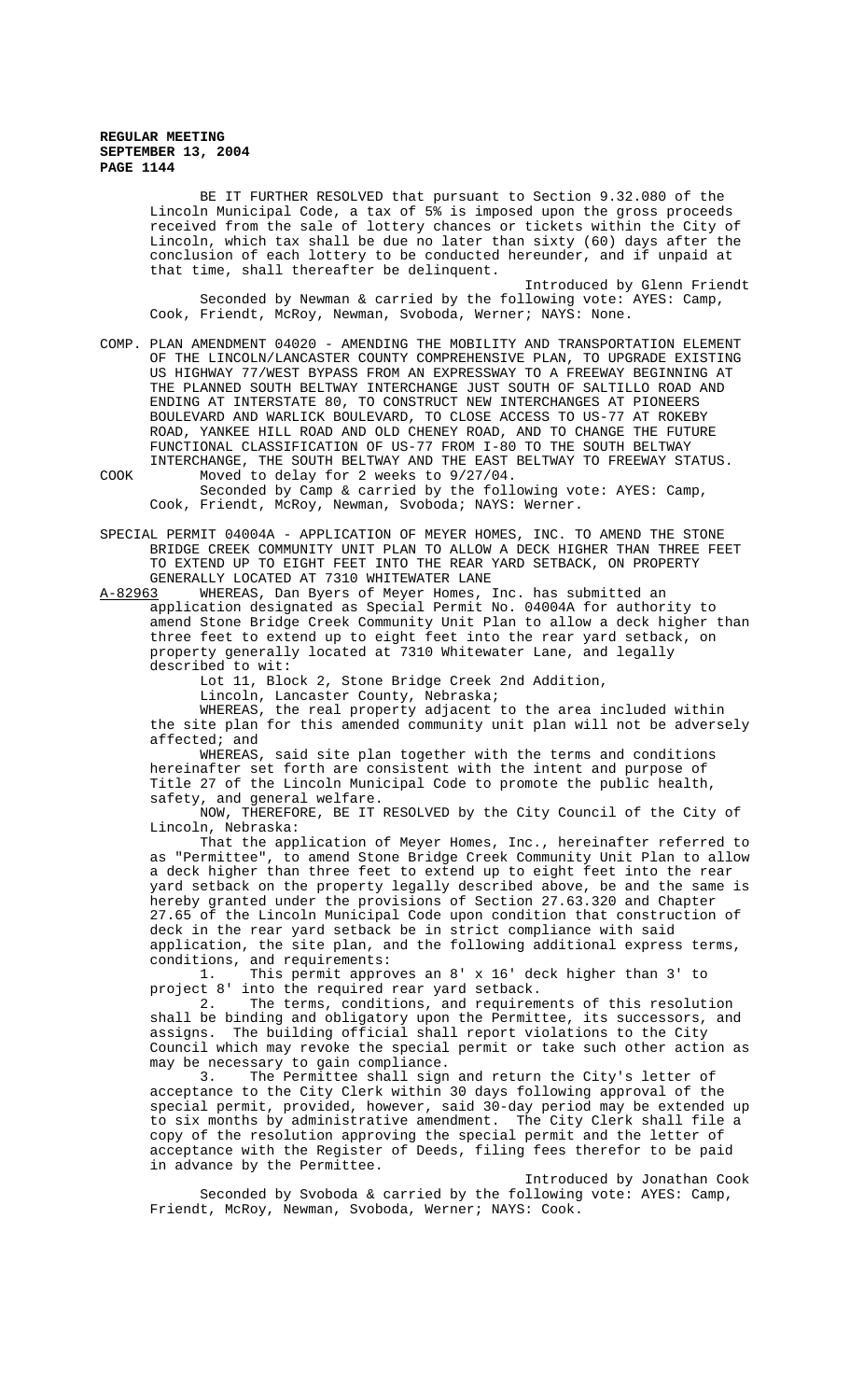AUTHORIZING THE MAYOR TO EXECUTE A MULTI-YEAR CONTRACT WHEN FUNDING COMES FROM MORE THAN ONE FISCAL YEAR C.I.P. BUDGET FOR PROJECT NO. 780106, ANTELOPE VALLEY BIG T, JOINT ANTELOPE VALLEY AUTHORITY (JAVA) PROJECT - PRIOR to reading:<br>SVOBODA Mo

Moved to Amend Bill No. 04R-230, in the following manner: On page 2, delete all of lines 11, 12 and 13 and insert in lieu thereof the following language: That the Mayor and Finance Director are authorized to approve expenditures and related transfers of funds or approvals in connection with the multi-year Joint Antelope Valley Authority (JAVA) Big T Project to be paid from CIP funds for fiscal years 2004, 2005, and 2006.

Seconded by Cook & carried by the following vote: AYES: Camp, Cook, Friendt, McRoy, Newman, Svoboda, Werner; NAYS: None.<br>A-82964 WHEREAS, the Antelope Valley Big T Project for the g

WHEREAS, the Antelope Valley Big T Project for the grade separation structure and associated approach roadways located near 16th and Holdrege Street, described as City Project 780106, State Project CM-55(144) - Control No. 11215e, has been approved by the City; and

WHEREAS, the construction will include the north, south, and west legs of the new elevated intersection including the bridge at the northsouth roadway across the BNSF railroad tracks. This project will connect to the existing arterial roadway system at the west end near 10th and Holdrege and will provide the north-south connection between the new roadways constructed under the Antelope Valley Military Road and Bridge Project and the Antelope Valley "Y" Street Bridge and Roadway Project; and

WHEREAS, construction of the Antelope Valley Big T Project is scheduled to begin in late Fall of 2004 with an anticipated completion date of December 2006; and

WHEREAS, the project is shown in the City's 2004 - 2010 Capital Improvement Program as Project No. 780106, Antelope Valley Big T with appropriations in the amount of \$6,355,000 in FY 2004/2005, \$10,300,000 in FY 2005/2006, and \$5,565,000 in FY 2006/2007; and

WHEREAS, funding for this work includes Highway Allocation Funds, State Train Mile Tax Funds, Railroad Transportation Safety District Funds, Federal Aid - Urban Area Project Funds, and the value of donated right-of-way will be used towards the required match for FA Funds received for this project; and

WHEREAS, the Public Works & Utilities Department believes it is in the public interest to enter into a multi-year contract for the Antelope Valley Big T Project to coordinate the construction of the project and to match the funding appropriation to the cash outlay; and

WHEREAS, Article VII, Section 3 of the Charter of the City of Lincoln provides that no contract involving the expenditure of money from appropriations of more than one year, other than appropriations of borrowed money, shall be valid unless approved by ordinance or resolution of the City Council.

NOW, THEREFORE, BE IT RESOLVED by the City Council of the City of Lincoln, Nebraska:

That the Mayor and Finance Director are authorized to approve expenditures and related transfers of funds or approvals in connection with the multi-year Joint Antelope Valley Authority (JAVA) Big T Project to be paid from CIP funds for fiscal years 2004, 2005, and 2006.

Introduced by Jonathan Cook Seconded by Svoboda & carried by the following vote: AYES: Camp, Cook, Friendt, McRoy, Newman, Svoboda; NAYS: Werner.

APPEAL OF ALODIUM LLC TO THE ARTERIAL STREET IMPACT FEES IMPOSED FOR THE BUILDING LOCATED AT 6710 L STREET - PRIOR to reading:

CAMP Moved to continue public hearing & action for 1 week to 9/20//04. Seconded by Svoboda & carried by the following vote: AYES: Camp, Cook, Friendt, McRoy, Newman, Svoboda, Werner; NAYS: None.

CALLING UPON FEDERAL, STATE AND LOCAL OFFICIALS, AND UPON LINCOLN AGENCIES AND INSTITUTIONS, TO AFFIRM AND UPHOLD CIVIL RIGHTS AND CIVIL LIBERTIES - PRIOR to reading:

CAMP Moved to delay for one week with action only to 9/20/04. Seconded by Svoboda & **LOST** by the following vote: AYES: Camp,

Friendt, Svoboda; NAYS: Cook, McRoy, Newman, Werner. COOK Moved to amend Bill No. 04R-232 in the following manner: insert on page 1, after line 8: "Whereas, Law Enforcement Officials at every level of government work hard to defend us at home; and" Seconded by McRoy & carried by the following vote: AYES: Camp,

Cook, Friendt, McRoy, Newman, Svoboda, Werner; NAYS: None.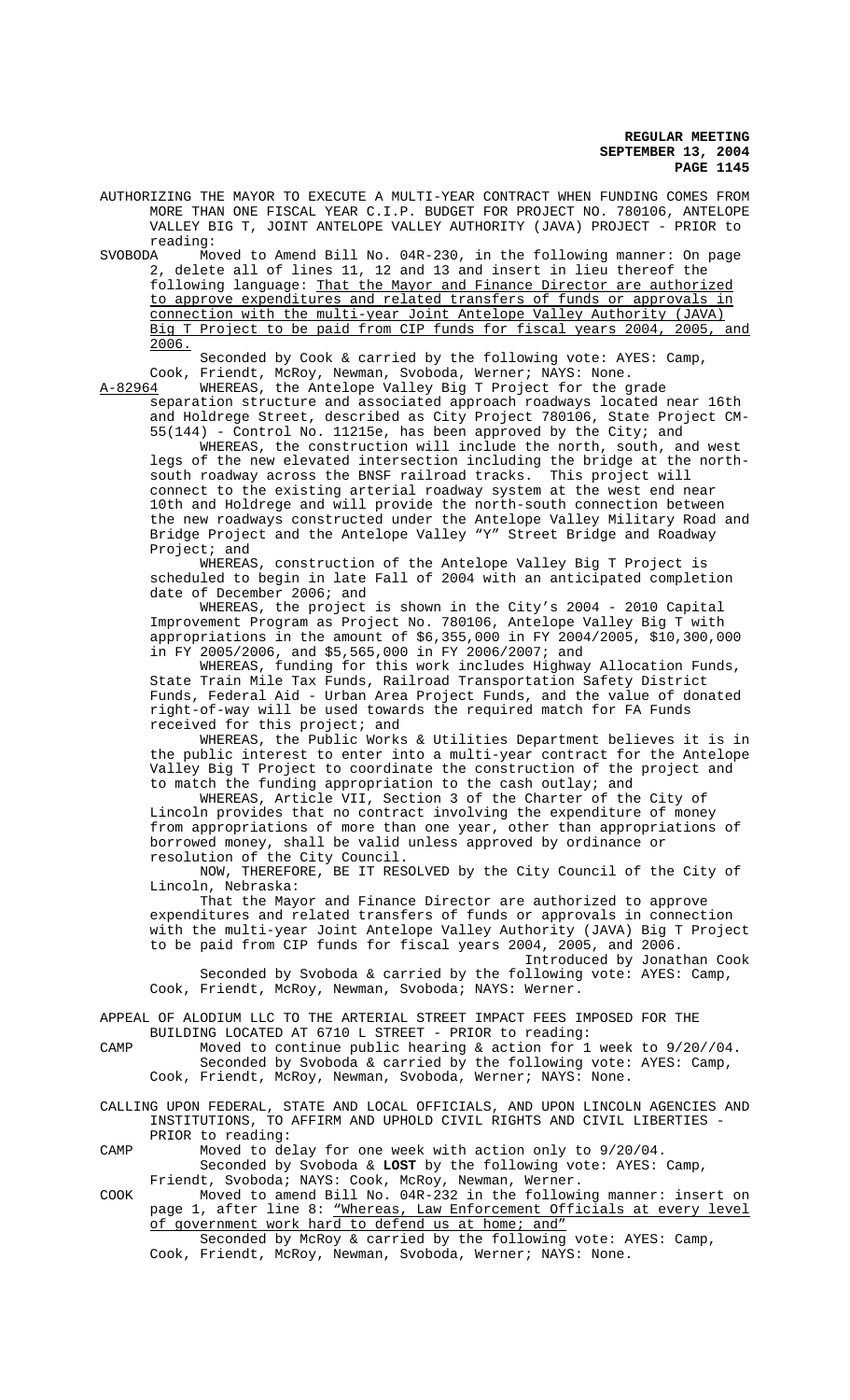CLERK Read the following resolution, introduced by Jonathan Cook, who moved its adoption:

A-82965 DEFENSE OF LIBERTY RESOLUTION

A Resolution calling upon federal, state and local officials, and upon Lincoln agencies and institutions, to affirm and uphold civil rights and civil liberties.

Whereas, the protection of civil rights and civil liberties is essential to the well-being of a free and democratic society; and Whereas, the men and women in the United State Armed Forces are

bravely serving around the world defending our freedoms; and Whereas, Law Enforcement Officials at every level of government work hard to defend us at home; and

Whereas, the members of the Lincoln City Council believe that there is no inherent conflict between national security and the preservation of liberty -- Americans can be both safe and free; and

Whereas, government security measures that undermine fundamental rights do damage to the American institutions and values that the residents of the City of Lincoln hold dear; and

Whereas, federal, state and local governments should protect the public from terrorist attacks, such as those that occurred on September 11, 2001, but should do so in a rational and deliberative fashion in order to ensure that security measures enhance public safety without impairing constitutional rights or infringing on civil liberties; and

Whereas, certain federal policies adopted since September 11, 2001, including certain provisions in the USA PATRIOT Act (Public Law 107-56) and related federal actions unduly infringe upon fundamental rights and liberties; and

Whereas, these new policies include granting law enforcement and intelligence agencies broad access to personal medical, business, library and education records with little if any judicial oversight; limitations on the traditional authority of federal courts to curb law enforcement abuses of electronic surveillance in anti-terrorism investigations and ordinary criminal investigations; the power to authorize the indefinite incarceration of non-citizens based on mere suspicion of terrorist activity without access to counsel or meaningful recourse to the federal courts; the expansion of the authority of federal agents to conduct so-called "sneak and peek" or "black bag" searches, in which the subject of the search warrant is unaware that his property has been searched; and

Whereas, the City of Lincoln has a diverse population, including immigrants and students, whose contributions to the city are vital to its economy, culture and civic character; and

Whereas, these new policies may undermine trust between immigrant communities and the government, and in particular, pose a threat to the civil rights and liberties of the residents of our city who are or who appear to be Arab, Muslim or of South Asian descent; and

Whereas, the federal government has drafted new legislation entitled the Domestic Security Enhancement Act (DSEA) (also known as PATRIOT II), which may further compromise constitutional rights and our government's unique system of checks and balances; and

Whereas, four states, more than 340 communities throughout the country, and the Association of Students of the University of Nebraska have enacted resolutions that reaffirm support for civil rights and civil liberties and demand accountability from law enforcement agencies regarding the exercise of the extraordinary new powers referred to herein.

NOW, THEREFORE, BE IT RESOLVED by the City Council of the City of Lincoln, Nebraska:

1. That the Lincoln City Council affirms its commitment to uphold civil rights and civil liberties as recognized in the United States Constitution and its Amendments.

2. That the Lincoln City Council calls upon federal, state and local officials, and upon Lincoln agencies and institutions, to affirm and protect civil rights and civil liberties.

3. That the Lincoln City Council affirms its strong support for the rights of immigrants and opposes racial, religious or ethnic profiling, or any measures that single out individuals for legal scrutiny or enforcement activity based primarily upon their country of origin.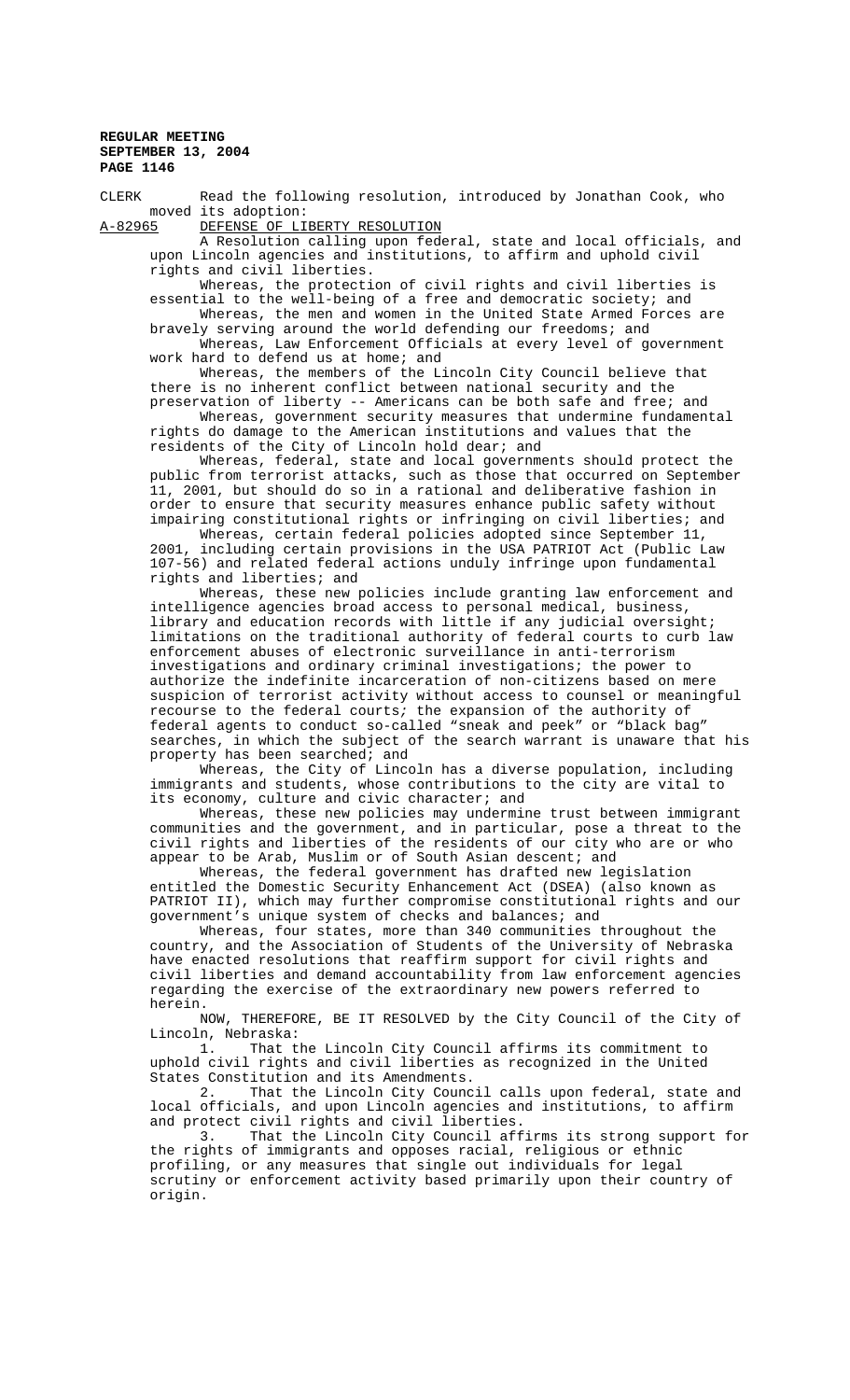4. That the Lincoln City Council opposes requests by federal authorities that, if granted, would cause agencies of the City of Lincoln to exercise powers or cooperate in the exercise of powers in apparent violation of any city ordinance or the laws or Constitution of this State or the United States.

5. That the Lincoln City Council urges each of the City's public libraries to inform library patrons that Sections 215 and 505 of the USA PATRIOT Act give the government expanded authority to monitor book-borrowing and Internet activities without patrons' knowledge or consent and that this law prohibits library staff from informing patrons if federal agents have requested patrons' library records.<br>6. That in order to assess the effect of antiterr

That in order to assess the effect of antiterrorism initiatives on the residents of the City of Lincoln, the Lincoln City Council calls upon federal officials to make periodic reports, consistent with the Freedom of Information Act, that include:

(a) the number of Lincoln residents who have been arrested or otherwise detained by federal authorities as a result of terrorism investigations since September 11, 2001;

(b) the number of search warrants that have been executed in the City of Lincoln without notice to the subject of the warrant pursuant to section 213 of the USA PATRIOT Act;<br>(c) the number of electronic surve

the number of electronic surveillance actions carried out in the City of Lincoln under powers granted in the USA PATRIOT Act; (d) the number of investigations undertaken by federal

authorities to monitor political meetings, religious gatherings or other activities protected by the First Amendment within the City of Lincoln;<br>(e) the number of times education records have been the number of times education records have been

obtained from public schools and institutions of higher learning in the City of Lincoln under section 507 of the USA PATRIOT Act;

(f) the number of times library records or records of books purchased by store patrons in bookstores have been obtained in the City of Lincoln under section 215 or 505 of the USA PATRIOT Act; and (g) the number of times business or medical records have

been obtained from businesses or health care providers within the City of Lincoln under section 215 or 505 of the USA PATRIOT Act.<br>7. That the Lincoln City Council gives voice to the

That the Lincoln City Council gives voice to the concerns of Lincoln residents by supporting efforts consistent with this resolution to change those sections of the USA PATRIOT Act that unduly infringe upon fundamental rights and liberties as recognized in the United States Constitution and its Amendments.

Introduced by Jonathan Cook Seconded by McRoy & carried by the following vote: AYES: Cook, McRoy, Newman, Werner; NAYS: Camp, Friendt, Svoboda.

SETTING THE HEARING DATE OF MONDAY, SEPTEMBER 20, 2004 AT 1:30 PM FOR AN APPLICATION OF SLAPSHOTZ BAR & GRILL INC DBA SLAPSHOTZ BAR & GRILL FOR A CLASS I LIQUOR LICENSE AT 1245 LIBRA DRIVE, SUITE 110 - CLERK read the following resolution, introduced by Glenn Friendt, who moved its

adoption:<br>A-82966 BE A-82966 BE IT RESOLVED by the City Council, of the City of Lincoln, that a hearing date is hereby set for Monday, September 20, 2004 at 1:30 p.m. or as soon thereafter as possible in the City Council Chambers, County-City Building, 555 S. 10<sup>th</sup> Street, Lincoln, NE, for the Application of Slapshotz Bar & Grill Inc dba Slapshotz Bar & Grill for a Class I Liquor License at 1245 Libra Drive, Suite 110.

If the Police Dept. is unable to compete the investigation by said time, a new hearing date will be set.

Introduced by Glenn Friendt Seconded by Newman & carried by the following vote: AYES: Camp, Cook, Friendt, McRoy, Newman, Svoboda, Werner; NAYS: None.

- SETTING THE HEARING DATE OF MONDAY, SEPTEMBER 20, 2004 AT 1:30 PM FOR AN APPLICATION OF KATCH LLC DBA LUCKIE'S LOUNGE FOR AN ADDITION TO LICENSED PREMISE FOR A BEER GARDEN AREA LOCATED AT 1101 WEST BOND STREET - CLERK read the following resolution, introduced by Glenn Friendt, who moved its adoption:
- A-82967 BE IT RESOLVED by the City Council, of the City of Lincoln, that a hearing date is hereby set for Monday, September 20, 2004 at 1:30 p.m. or as soon thereafter as possible in the City Council Chambers, County-City Building, 555 S. 10<sup>th</sup> Street, Lincoln, NE, for the Application of Katch LLC dba Luckie's Lounge for an addition to licensed premise for a beer garden area located at 1101 West Bond Street.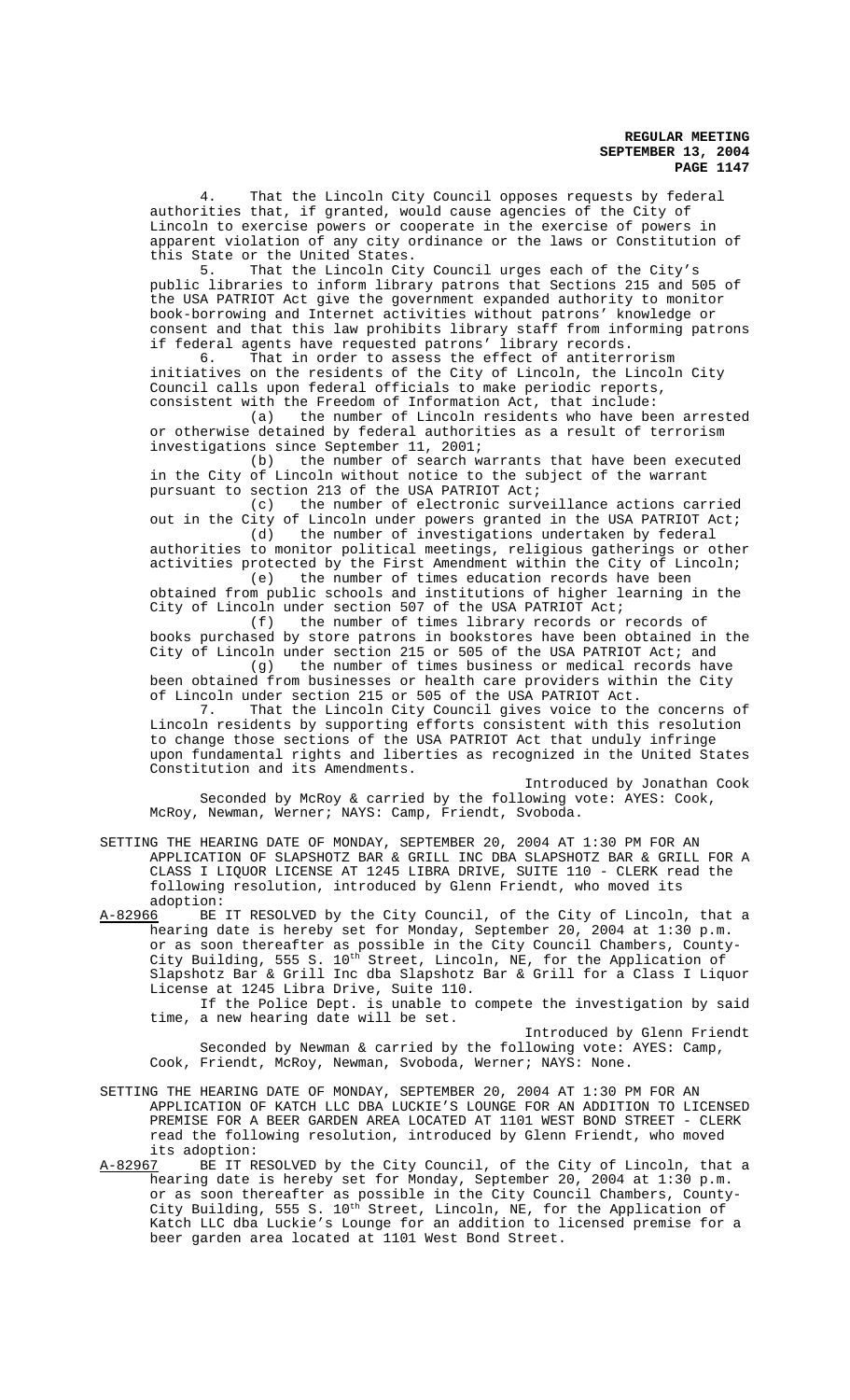> If the Police Dept. is unable to compete the investigation by said time, a new hearing date will be set.

> Introduced by Glenn Friendt Seconded by Newman & carried by the following vote: AYES: Camp, Cook, Friendt, McRoy, Newman, Svoboda, Werner; NAYS: None.

SETTING THE HEARING DATE OF MONDAY, SEPTEMBER 20, 2004 AT 1:30 PM FOR AN APPLICATION OF 1339 "O" STREET INC DBA BROTHERS EST 1967 FOR AN ADDITION TO LICENSED PREMISE FOR AN L-SHAPED OUTDOOR SIDEWALK CAFÉ APPROXIMATELY 8' X 108' AT THE NE CORNER OF THE BUILDING AT 1339 "O" STREET - CLERK read the following resolution, introduced by Glenn Friendt, who moved its adoption:<br>A-82968 BE IT R

A-82968 BE IT RESOLVED by the City Council, of the City of Lincoln, that a hearing date is hereby set for Monday, September 20, 2004 at 1:30 p.m. or as soon thereafter as possible in the City Council Chambers, County-City Building, 555 S. 10<sup>th</sup> Street, Lincoln, NE, for the Application of 1339 "O" Street Inc dba Brothers Est 1967 for an addition to licensed premise for an L-Shaped Outdoor Sidewalk café approximately 8' x 108' at the NE Corner of the building at 1339 "O" Street.

If the Police Dept. is unable to compete the investigation by said time, a new hearing date will be set.

Introduced by Glenn Friendt Seconded by Newman & carried by the following vote: AYES: Camp, Cook, Friendt, McRoy, Newman, Svoboda, Werner; NAYS: None.

SETTING THE HEARING DATE OF MONDAY, SEPTEMBER 20, 2004 AT 1:30 PM FOR A MANAGE APPLICATION OF DEREK A. PIERSON FOR WADSWORTH OLD CHICAGO INC DBA OLD CHICAGO LOCATED AT 826 P STREET - CLERK read the following resolution, introduced by Glenn Friendt, who moved its adoption:

A-82969 BE IT RESOLVED by the City Council, of the City of Lincoln, that a hearing date is hereby set for Monday, September 20, 2004 at 1:30 p.m. or as soon thereafter as possible in the City Council Chambers, County-City Building, 555 S. 10<sup>th</sup> Street, Lincoln, NE, for the Manager Application of Derek A. Pierson for Wadsworth Old Chicago Inc dba Old Chicago located at 826 P Street.

If the Police Dept. is unable to compete the investigation by said time, a new hearing date will be set.

Introduced by Glenn Friendt Seconded by Newman & carried by the following vote: AYES: Camp, Cook, Friendt, McRoy, Newman, Svoboda, Werner; NAYS: None.

SETTING THE HEARING DATE OF MONDAY, SEPTEMBER 27, 2004 AT 5:30 P.M. FOR THE APPLICATION OF GAS N SHOP INC DBA GAS N SHOP FOR A CLASS "D" LIQUOR LICENSE AT 951 WEST "O" STREET - CLERK read the following resolution, introduced by Glenn Friendt, who moved its adoption:<br>A-82970 BE IT RESOLVED by the City Council, of the City

BE IT RESOLVED by the City Council, of the City of Lincoln, that a hearing date is hereby set for Monday, September 20, 2004 at 1:30 p.m. or as soon thereafter as possible in the City Council Chambers, County-City Building, 555 S.  $10^{\text{th}}$  Street, Lincoln, NE, for the Application of Gas N Shop Inc dba Gas N Shop for a Class D Liquor License located at 951 West "O" Street.

If the Police Dept. is unable to compete the investigation by said time, a new hearing date will be set.

Introduced by Glenn Friendt Seconded by Newman & carried by the following vote: AYES: Camp, Cook, Friendt, McRoy, Newman, Svoboda, Werner; NAYS: None.

### **PETITIONS & COMMUNICATIONS**

THE FOLLOWING WERE REFERRED TO THE PLANNING DEPARTMENT:

Change of Zone 04044 - Application of Planning Director to amend LMC Chapter 27.65 and to add a new chapter 27.83 to the Lincoln zoning ordinance to address "Build - Through" standards.

Change of Zone 04057 - Application of Hoegemeyer Palmer Construction Inc for a change from AG Agricultural District to R-3 Residential District on property generally located at S.  $84^{\text{th}}$  Street and Kathy Lane.

Change of Zone 04058 - Application of Planning Director at the request of Public Works and Utilities to amend Section 27.82.110 "Miscellaneous Provisions" of the impact fee ordinance.

Special Permit 04042 - Application of Hoegemeyer Palmer Construction Inc to develop Lattimer's Addition Community Unit Plan for approximately 13 single family units generally located at S.  $84^{\text{th}}$  Street and Kathy Lane.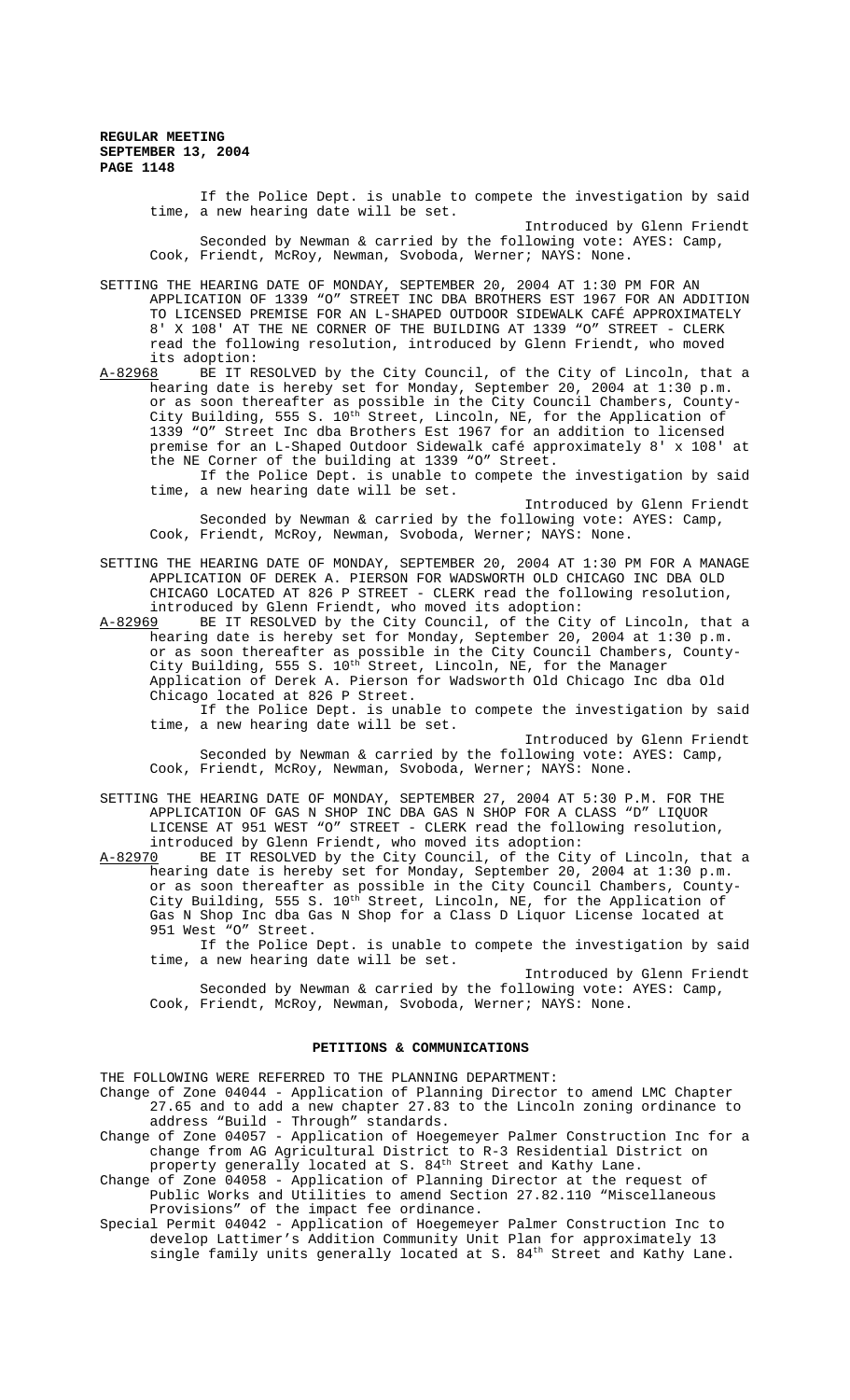Special Permit 04045 - Application of Father Panzer to increase lot coverage for a church on property generally located at NW 12<sup>th</sup> Street and Isaac Drive.

#### **REPORTS OF CITY OFFICERS**

CLERK'S LETTER AND MAYOR'S APPROVAL OF RESOLUTIONS AND ORDINANCES PASSED BY THE CITY COUNCIL ON AUGUST 30, 2004 - CLERK presented said report which was placed on file in the Office of the City Clerk.

INVESTMENT OF FUNDS FOR THE WEEK OF AUGUST 16 THRU AUGUST 27, 2004 – CLERK read the following resolution, introduced by Glenn Friendt, who moved

its adoption:<br><u>A-82971</u> BE IT H BE IT HEREBY RESOLVED BY THE CITY COUNCIL of the City of Lincoln, Nebraska:

That the attached list of investments be confirmed and approved, and the City Treasurer is hereby directed to hold said investments until maturity unless otherwise directed by the City Council.

Introduced by Glenn Friendt Seconded by Newman & carried by the following vote: AYES: Camp, Cook, Friendt, McRoy, Newman, Svoboda, Werner; NAYS: None.

- REPORT FROM CITY TREASURER OF CITY CASH ON HAND AT THE CLOSE OF BUSINESS JULY 31, 2004 - CLERK presented said report which was placed on file in the Office of the City Clerk.
- REPORT FROM CITY TREASURER TELECOMMUNICATIONS OCCUPATION TAX FOR THE MONTH OF JULY, 2004: GUARANTEED PHONE SERVICE, ONE CALL COMM, NETWORK BILLING SYSTEMS LLC, SPRINT COMMUNICATIONS COMPANY, ECI COMMUNICATIONS INC.- CLERK presented said report which was placed on file in the Office of the City Clerk.
- LINCOLN WATER & WASTEWATER SYSTEM RECAPITULATION OF DAILY CASH RECEIPTS FOR AUGUST, 2004 - CLERK presented said report which was placed on file in the Office of the City Clerk.

#### ORDINANCES - 1<sup>st</sup> READING & ASSOCIATED RESOLUTIONS (Resolutions listed hereunder advance to Public Hearing on 9/20/04)

- CHANGE OF ZONE 04054 APPLICATION OF STEVEN MIERS FOR A CHANGE OF ZONE FROM R-5 TO I-1 ON APPROXIMATELY 1.6 ACRES GENERALLY LOCATED AT 66TH AND VINE STREETS - CLERK read an ordinance, introduced by Glenn Friendt, amending the Lincoln Zoning District Maps attached to and made a part of Title 27 of the Lincoln Municipal Code, as provided by Section 27.05.020 of the Lincoln Municipal Code, by changing the boundaries of the districts established and shown thereon, the first time.
- STREET AND ALLEY VACATION 03017 VACATING THE WEST 20' OF 24TH STREET BETWEEN U AND VINE STREETS AND THE NORTH 15' OF U STREET FROM 23RD TO 24TH STREETS - CLERK read an ordinance, introduced by Glenn Friendt, vacating the west 20 feet of 24<sup>th</sup> Street between U and Vine Streets, and the north 15 feet of U Street from  $23^{\rm rd}$  to  $24^{\rm th}$  Streets, and retaining title thereto in the City of Lincoln, Lancaster County, Nebraska, the first time.
- SPECIAL PERMIT 04025 APPLICATION OF BRIGHTON CONSTRUCTION COMPANY TO DEVELOP LIBERTY VILLAGE COMMUNITY UNIT PLAN CONSISTING OF 16 SINGLE FAMILY DWELLINGS WITH REQUESTED WAIVERS TO THE REQUIRED PRELIMINARY PLAT PROCESS, FRONT AND SIDE YARD SETBACKS, STORM WATER DETENTION, MINIMUM LOT AREA, AVERAGE LOT WIDTH, RECREATION FACILITIES, OPEN SPACE, AND UTILITY EASEMENT WIDTH, ON PROPERTY GENERALLY LOCATED AT 24TH AND VINE STREETS.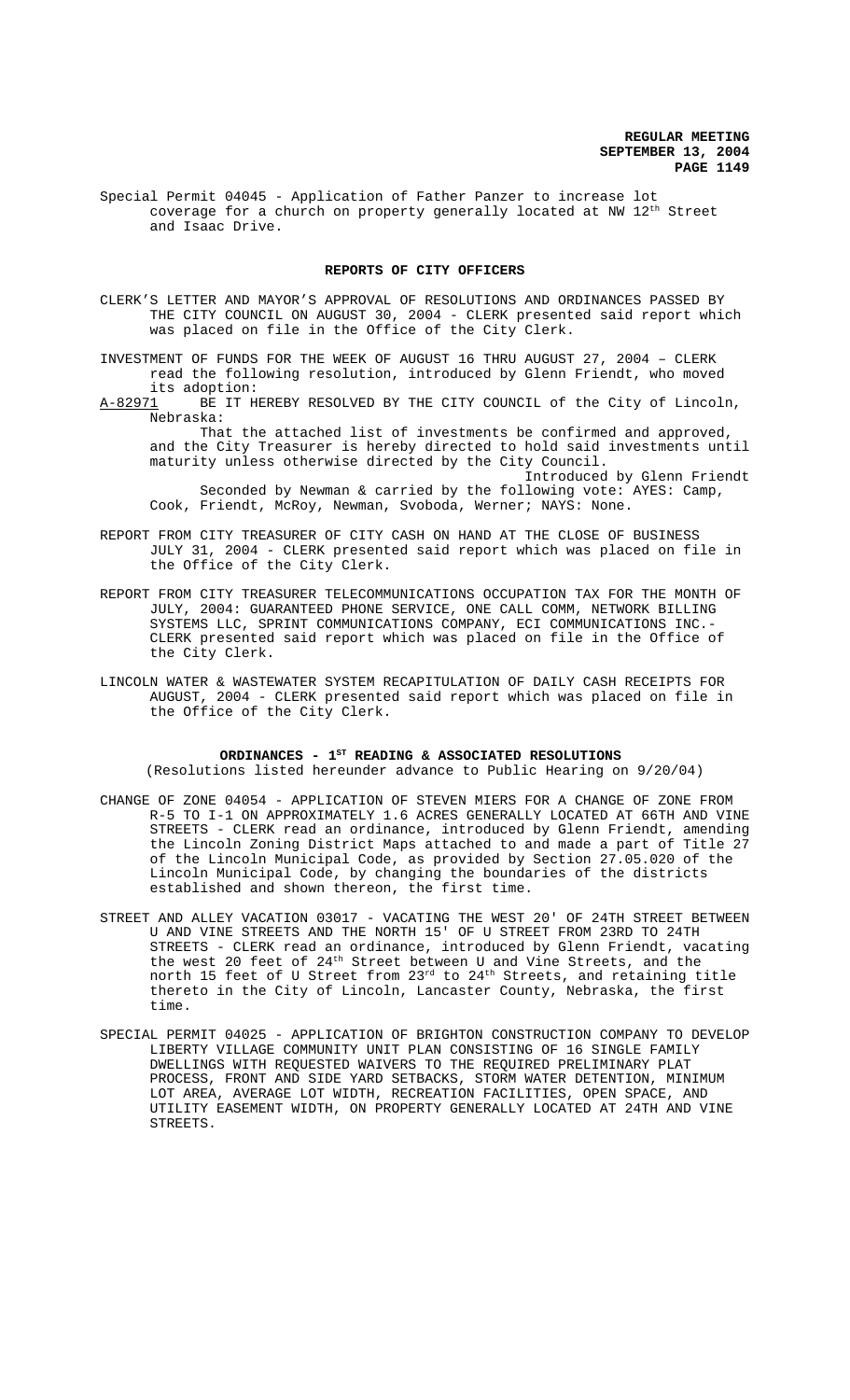- APPROVING A SUBLEASE AGREEMENT BETWEEN THE CITY OF LINCOLN AND LINCOLN ACTION PROGRAM FOR PROVIDING JOB TRAINING AND EMPLOYMENT SERVICES UNDER THE WORKFORCE INVESTMENT ACT - CLERK read an ordinance, introduced by Glenn Friendt, accepting and approving a Sublease Agreement between the City of Lincoln and Lincoln Action Program for a lease of space at 1010 N Street, Lincoln, Lancaster County, Nebraska for a term of July 1, 2004 through June 30, 2005 whereby the City of Lincoln is subleasing space to Lincoln Action Program at the One Stop Career Center for providing job training and employment services under the Workforce Investment Act, the first time.
- APPROVING A COMMUNICATIONS SITE SUBLEASE AGREEMENT BETWEEN THE CITY AND WIRELESS LAND LP FOR THE PLACEMENT OF 911 FACILITIES ON A CITY TOWER IN SAUNDERS COUNTY - CLERK read an ordinance, introduced by Glenn Friendt, accepting and approving the Sublease Agreement between the City of Lincoln, Nebraska, a municipal corporation, and Wireless Land LP for the placement of City's emergency communications facilities upon a tower and tower property leased by Wireless Land and authorizing the Mayor to sign such Sublease Agreement on behalf of the City, the first time.
- APPROVING AN ANTENNA SITE LEASE AGREEMENT BETWEEN THE CITY AND NORRIS PUBLIC POWER DISTRICT FOR THE PLACEMENT OF 911 FACILITIES ON A CITY TOWER IN HALLAM, NEBRASKA - CLERK read an ordinance, introduced by Glenn Friendt, accepting and approving the Sublease Agreement between the City of Lincoln, Nebraska, a municipal corporation, and Norris Public Power District for the placement of City's emergency communications facilities upon a tower and tower property leased by Norris Public Power District and authorizing the Mayor to sign such Sublease Agreement on behalf of the City, the first time.
- APPROVING A COMMUNICATIONS SITE LICENSE AGREEMENT BETWEEN THE CITY AND NEXTEL WIP LEASE CORP. FOR THE PLACEMENT OF 911 FACILITIES ON CITY PROPERTY IN CERESCO, NEBRASKA - CLERK read an ordinance, introduced by Glenn Friendt, accepting and approving the Sublease Agreement between the City of Lincoln, Nebraska, a municipal corporation, and Nextel WIP Lease Corporation, hereinafter Nextel, for the placement of City's emergency communications facilities upon a tower and tower property leased by Nextel and authorizing the Mayor to sign such Sublease Agreement on behalf of the City, the first time.

# ORDINANCES - 3<sup>RD</sup> READING

- AMENDING THE PAY SCHEDULE FOR THE EMPLOYEE GROUP WHOSE CLASSIFICATIONS ARE ASSIGNED TO THE PAY RANGE PREFIXED BY THE LETTER F TO ADJUST THE HOURLY PAY RANGE - PRIOR to reading: SVOBODA Moved to waive Council rules to have action on this date. Seconded by McRoy & carried by the following vote: AYES: Camp, Cook, Friendt, McRoy, Newman, Svoboda, Werner; NAYS: None. CLERK Read an ordinance, introduced by Jonathan Cook, adopting pay schedules and schedules of pay ranges for employees of the City of Lincoln, Nebraska whose classifications are assigned to pay ranges prefixed by the letter "F"; repealing Ordinance No. 18222, passed by the City Council on August 11, 2003, the third time. COOK Moved to pass the ordinance as amended. Seconded by McRoy & carried by the following vote: AYES: Camp, Cook, Friendt, McRoy, Newman, Svoboda, Werner; NAYS: None. The ordinance, being numbered **#18432**, is recorded in Ordinance Book #25. CHANGE OF ZONE 04040 - APPLICATION OF JOYCE HINKLEY LIMITED PARTNERSHIP FOR A CHANGE OF ZONE FROM I-1 INDUSTRIAL DISTRICT TO R-5 RESIDENTIAL DISTRICT ON PROPERTY GENERALLY LOCATED AT 58TH STREET AND COLFAX AVENUE - PRIOR to reading: SVOBODA Moved to waive Council rules to have action on this date. Seconded by McRoy & carried by the following vote: AYES: Camp, Friendt, McRoy, Newman, Svoboda; NAYS: Cook, Werner. CLERK Read an ordinance, introduced by Jonathan Cook, amending the Lincoln Zoning District Maps attached to and made a part of Title 27 of the Lincoln Municipal Code, as provided by Section 27.05.020 of the Lincoln Municipal Code, by changing the boundaries of the districts established
- and shown thereon, the third time. COOK Moved to pass the ordinance as amended.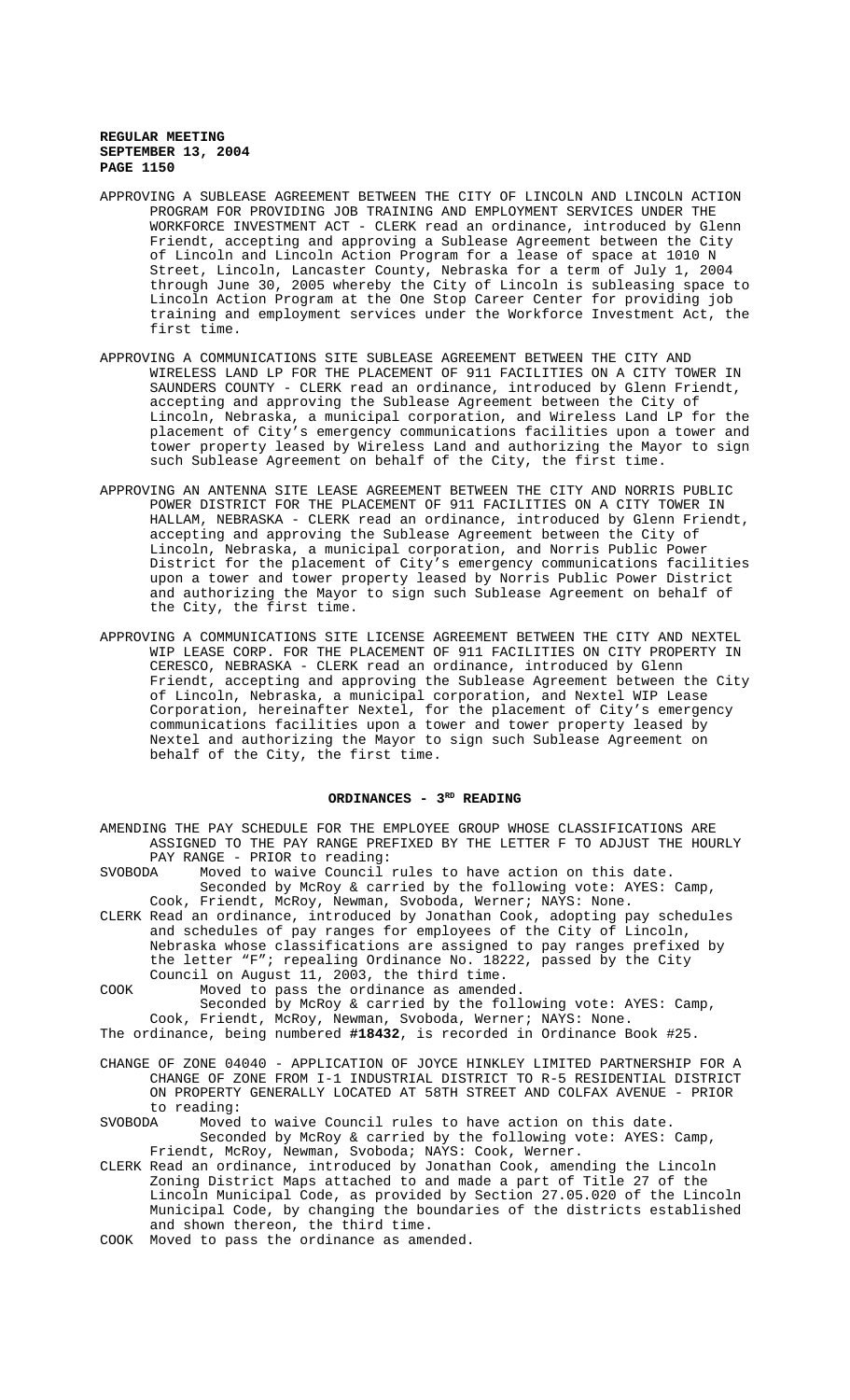Seconded by McRoy & carried by the following vote: AYES: Camp, Cook, Friendt, McRoy, Newman, Svoboda, Werner; NAYS: None. The ordinance, being numbered **#18433**, is recorded in Ordinance Book #25.

STREET AND ALLEY VACATION 04009 - VACATING THE SECTION OF NORTH 58TH STREET RIGHT-OF-WAY BETWEEN COLFAX AVENUE AND THE MURDOCK TRAIL - PRIOR to reading:

SVOBODA Moved to waive Council rules to have action on this date. Seconded by McRoy & carried by the following vote: AYES: Camp, Friendt, McRoy, Newman, Svoboda; NAYS: Cook, Werner.

CLERK Read an ordinance, introduced by Jonathan Cook, vacating the portion of North 58th Street right-of-way between Colfax Avenue and the Murdock Trail, and retaining title thereto in the City of Lincoln, Lancaster County, Nebraska, the third time.

COOK Moved to pass the ordinance as amended.

Seconded by McRoy & carried by the following vote: AYES: Camp, Cook, Friendt, McRoy, Newman, Svoboda, Werner; NAYS: None. The ordinance, being numbered **#18434**, is recorded in Ordinance Book #25.

CHANGE OF ZONE 04017 - APPLICATION OF GLEN HERBERT FOR A CHANGE OF ZONE FROM AGR AGRICULTURAL RESIDENTIAL TO R-3 RESIDENTIAL ON PROPERTY GENERALLY LOCATED AT S. 84TH STREET AND PINE LAKE ROAD - CLERK read an ordinance, introduced by Annette McRoy, amending the Lincoln Zoning District Maps attached to and made a part of Title 27 of the Lincoln Municipal Code, as provided by Section 27.05.020 of the Lincoln Municipal Code, by changing the boundaries of the districts established and shown thereon, the third time.

MCROY Moved to pass the ordinance as read. Seconded by Cook & carried by the following vote: AYES: Camp, Cook, Friendt, McRoy, Newman, Svoboda, Werner; NAYS: None. The ordinance, being numbered **#18435**, is recorded in Ordinance Book #25.

SPECIAL PERMIT 04011 - APPLICATION OF GLEN HERBERT TO DEVELOP BOULDER RIDGE COMMUNITY UNIT PLAN FOR 189 SINGLE FAMILY UNITS, 48 SINGLE FAMILY ATTACHED UNITS, 224 MULTIPLE FAMILY UNITS, AND AN ADDITIONAL 240 UNASSIGNED UNITS ON PROPERTY GENERALLY LOCATED AT S. 84TH STREET AND PINE LAKE ROAD - CLERK read the following resolution, introduced by Annette McRoy, who moved its adoption:

A-82972 WHEREAS, Glen Herbert has submitted an application designated as Special Permit No. 04011 for authority to develop Boulder Ridge Community Unit Plan consisting of 190 single family units, 47 single family attached units and 224 multiple family units with an additional 240 unassigned units, on property located at S. 84th Street and Pine Lake Road, and legally described to wit:

> A part of Lot 39 I.T. in the Southwest Quarter of Section 14, Township 9 North, Range 7 East of the 6th P.M., Lancaster County, Nebraska, being more particularly described as follows: Commencing at the northwest corner of said Southwest Quarter of Section 14 and extending thence north 89 degrees 45 minutes 03 seconds east, along the north line of said Southwest Quarter of Section 14, a distance of 50.09 feet to the point of beginning; thence continuing north 89 degrees 45 minutes 03 seconds east, 2597.27 feet to the northeast corner of said Southwest Quarter of Section 14; thence south 01 degrees 10 minutes 05 seconds east, along the east line of said Southwest Quarter of Section 14, a distance of 1324.63 feet; thence south 89 degrees 52 minutes 28 seconds west, 1333.67 feet; thence south 00 degrees 44 minutes 14 seconds east, 1166.90 feet; thence north 70 degrees 28 minutes 04 seconds west, 303.58 feet to a point of curvature of a circular curve to the left having a central angle of 20 degrees 17 minutes 38 seconds, a radius of 1096.50 feet, and whose chord (386.35 feet) bears north 80 degrees 36 minutes 54 seconds west; thence along the arc of said curve, 388.38 feet; thence south 89 degrees 14 minutes 17 seconds west, 291.17 feet; thence north 00 degrees 19 minutes 34 seconds west, 550.55 feet; thence south 89 degrees 44 minutes 47 seconds west, 334.69 feet to a point 50.00 feet east of the west line of said Southwest Quarter of Section 14; thence north 00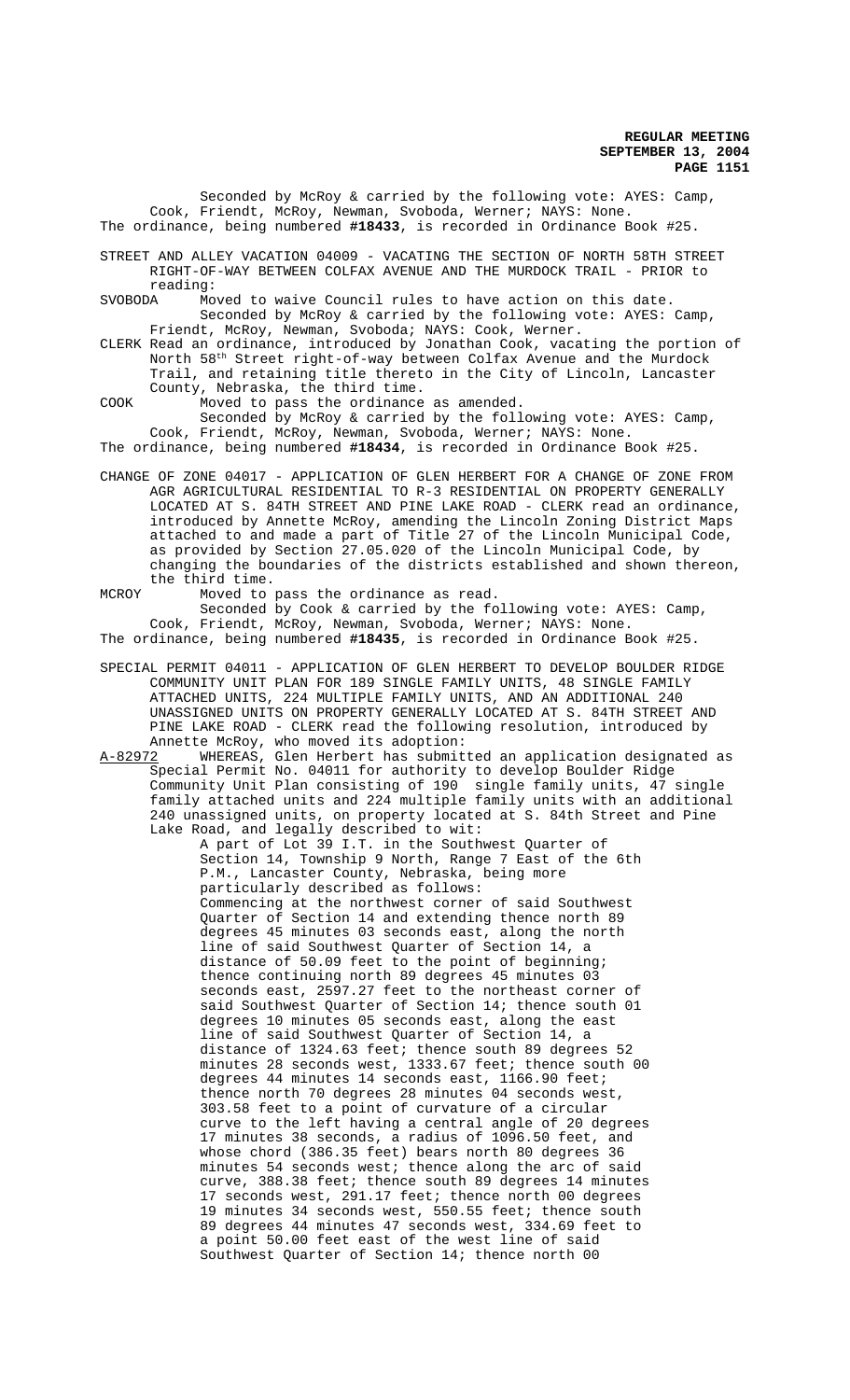> degrees 18 minutes 16 seconds west, 570.84 feet; thence north 89 degrees 47 minutes 45 seconds east, 334.34 feet; thence north 00 degrees 15 minutes 16 seconds west, 753.67 feet; thence south 89 degrees 40 minutes 56 seconds west, 334.89 feet; thence north 00 degrees 18 minutes 27 seconds west, 449.26 feet, to the point of beginning; containing a total calculated area of 99.64 acres, more or less;

WHEREAS, the real property adjacent to the area included within the site plan for this community unit plan will not be adversely affected; and

WHEREAS, said site plan together with the terms and conditions hereinafter set forth are consistent with the intent and purpose of Title 27 of the Lincoln Municipal Code to promote the public health, safety, and general welfare.

NOW, THEREFORE, BE IT RESOLVED by the City Council of the City of Lincoln, Nebraska:

That the application of Glen Herbert, hereinafter referred to as "Permittee", to develop Boulder Ridge Community Unit Plan consisting of 190 single family units, 47 single family attached units and 224 multiple family units with an additional 240 unassigned units, on the property legally described above, be and the same is hereby granted under the provisions of Section 27.63.320 and Chapter 27.65 of the Lincoln Municipal Code upon condition that construction and operation of said community unit plan be in strict compliance with said application, the site plan, and the following additional express terms, conditions, and requirements:

1. This permit approves 701 dwelling units consisting of 190 single family units, 47 single family attached units, 224 multiple family units and 240 unassigned units within the Boulder Ridge Community Unit Plan.

2. Before receiving building permits:

- a. The Permittee must submit an acceptable, revised and reproducible final plan including five copies conforming to the approved preliminary plat of Boulder Ridge Addition.
- b. The construction plans must conform to the approved plans.
- c. Final plats within the area of this community unit plan must be approved by the City.

3. Before occupying the dwelling units, all development and construction must be completed in conformance with the approved plans. 4. All privately-owned improvements must be permanently

maintained by the Permittee or an appropriately established homeowners association approved by the City Attorney.

5. The site plan approved by this permit shall be the basis for all interpretations of setbacks, yards, locations of buildings, location of parking and circulation elements, and similar matters.<br>6. The terms, conditions, and requirements of the

The terms, conditions, and requirements of this resolution shall be binding and obligatory upon the Permittee, his successors, and assigns. The building official shall report violations to the City Council which may revoke the special permit or take such other action as may be necessary to gain compliance.

7. The Permittee shall sign and return the City's letter of acceptance to the City Clerk within 30 days following approval of the special permit, provided, however, said 30-day period may be extended up to six months by administrative amendment. The City Clerk shall file a copy of the resolution approving the special permit and the letter of acceptance with the Register of Deeds, filing fees therefor to be paid in advance by the Permittee.

Introduced by Annette McRoy Seconded by Svoboda & carried by the following vote: AYES: Camp, Cook, Friendt, McRoy, Newman, Svoboda, Werner; NAYS: None.

APPEAL OF GLEN HERBERT FROM THE PLANNING COMMISSION CONDITIONAL APPROVAL OF BOULDER RIDGE PRELIMINARY PLAT, CONDITION 1.1.14 REQUIRING CORRECTIONS TO THE PRELIMINARY PLAT IN ACCORDANCE WITH THE PUBLIC WORKS AND UTILITIES DEPARTMENT MEMO, ON PROPERTY LOCATED AT S. 84TH STREET AND PINE LAKE ROAD - CLERK read the following resolution, introduced by Annette McRoy, who moved its adoption:<br>A-82973 WHEREAS, Glen Herbert has submitted

WHEREAS, Glen Herbert has submitted for approval by the Lincoln City - Lancaster County Planning Commission, the preliminary plat of Boulder Ridge Addition, generally located at S. 84th Street and Pine